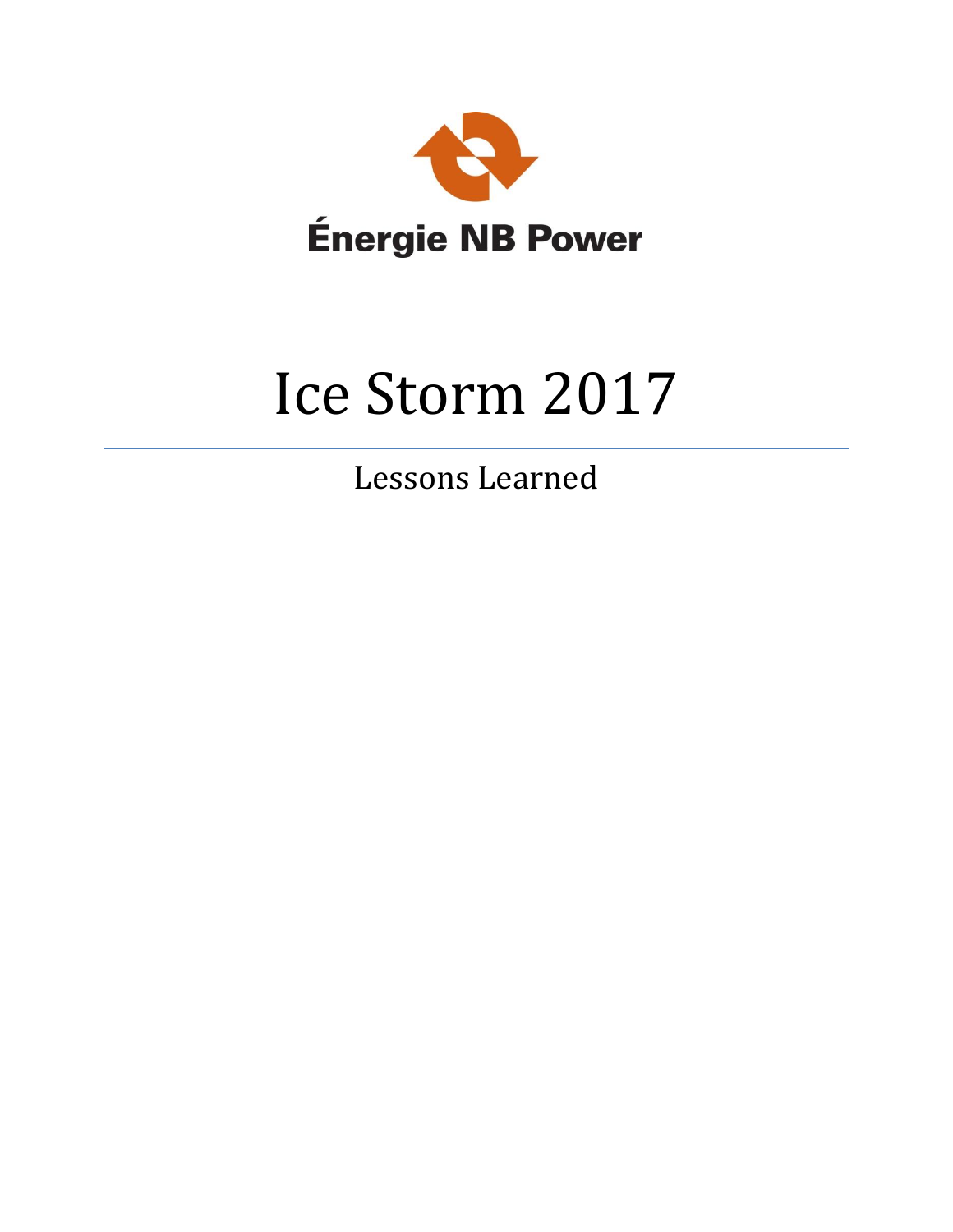# Ice Storm 2017 Lessons Learned

# **Table of Contents**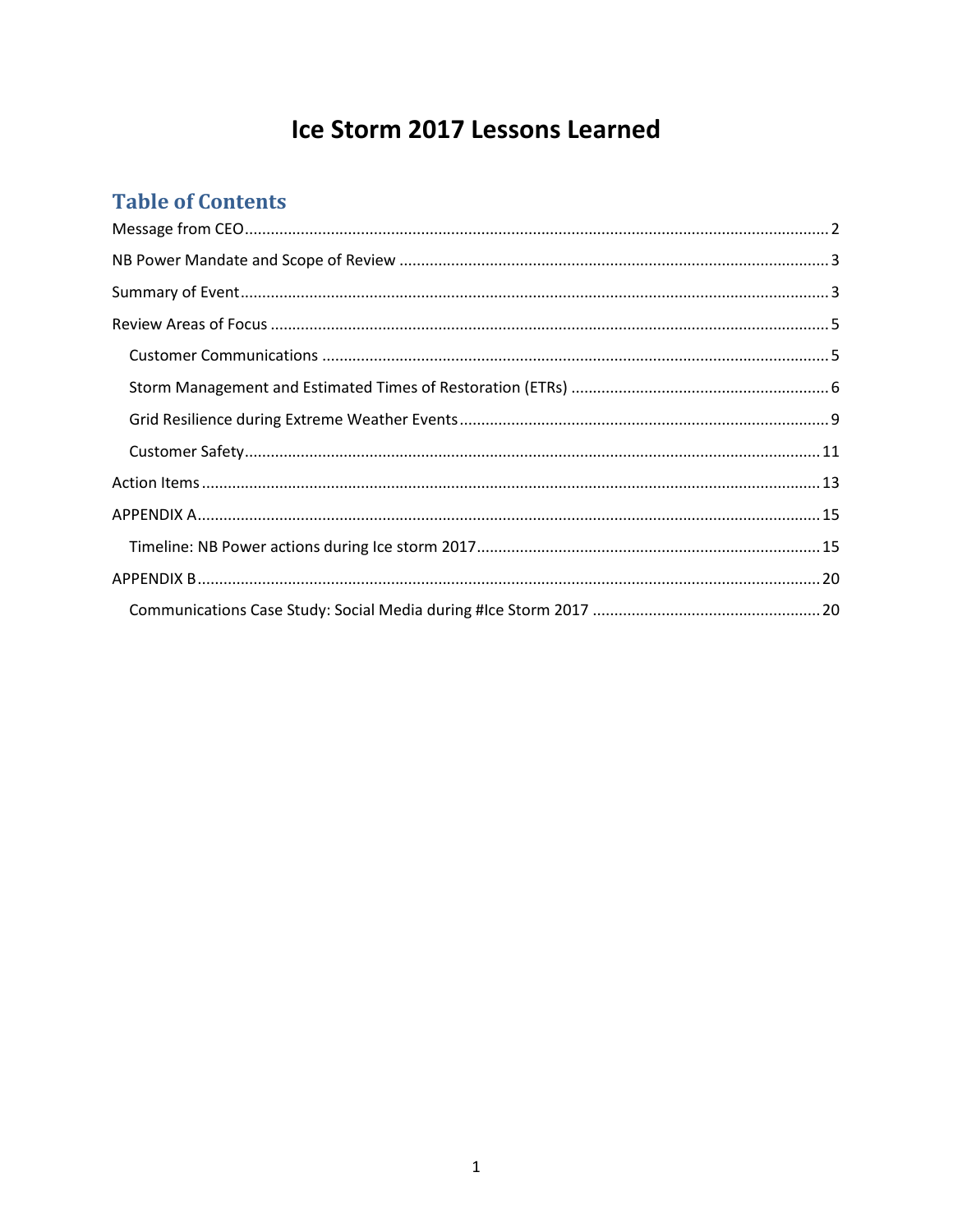## <span id="page-2-0"></span>**Message from CEO**

#### Dear Ms. Wagner,

I respectfully submit our review of NB Power's efforts to restore power during and after the most challenging weather event in NB Power's history.

Between January 24 and February 5, 2017, our employees and contractors restored electricity to thousands of New Brunswickers in southern and northeastern New Brunswick. The impact of this storm required a whole system response, including support from neighbouring utilities and cooperation from partner agencies and government.

Throughout this challenging time, we were reminded once again that New Brunswick is a province of caring and generous neighbours, leaders and helpers who look after one another in difficult times.

Our efforts to reconnect customers were supported by crews from utilities throughout the region. Contractors, provincial government departments working through the New Brunswick Emergency Measures Organization, the Canadian Armed Forces the Red Cross ensured our customers were warm, sheltered and fed while utility crews safely cleared roads from downed lines, rebuilt kilometres of lines and reset hundreds of poles damaged by heavy ice and high winds.

Under the caring, capable leadership of our Premier Brian Gallant, New Brunswickers were calm and secure while our crews focused on what they do best – restoring electricity to customers.

We applied lessons learned from previous years' storms to ensure our service to customers was rapid, effective and safe. I am confident that our restoration effort in 2017 was faster, more coordinated and better communicated thanks to learnings from previous events and our quick response to emergent issues.

During this storm, we also found opportunities to improve service to customers that are identified in this review. This includes improvements in customer communications, storm management and estimated times of restoration, grid resilience, customer safety and coordination with partner agencies.

As we always do, we will apply these improvements to future storm events to ensure New Brunswickers receive the quality of service they expect from NB Power.

Thank you,

Sait K

Gaëtan Thomas, CEO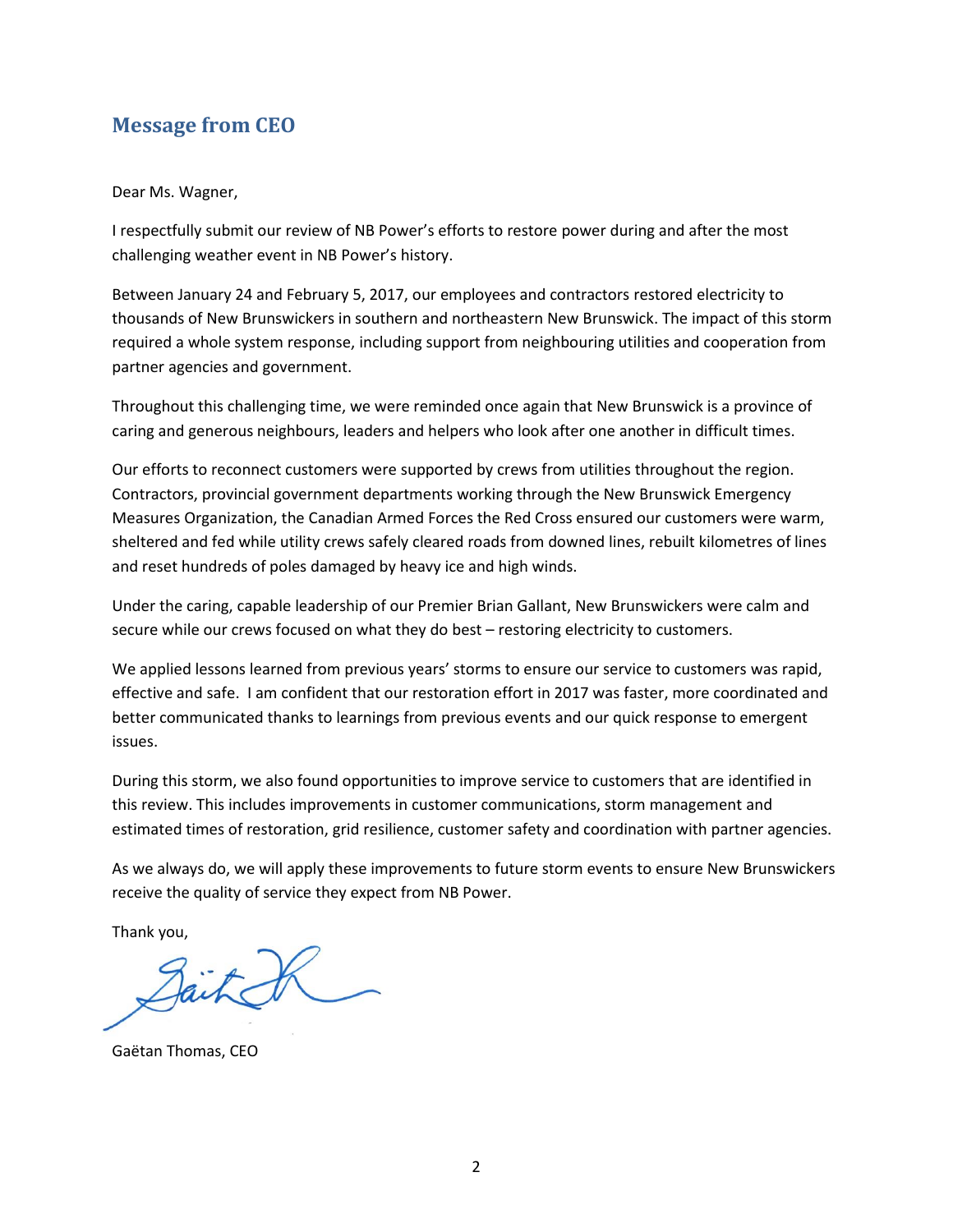# <span id="page-3-0"></span>**NB Power Mandate and Scope of Review**

As a public utility, NB Power's legislated mandate is to provide safe, reliable electricity to New Brunswickers at low and stable rates. In the event of extended power outages, the utility's primary role is to provide for timely and safe restoration of electricity guided by a set of protocols that provide instructions to affected utility divisions to ensure a coordinated and efficient response.

This review is limited to NB Power's performance in its primary purpose of safely restoring electricity to customers during the ice storm of 2017 and its aftermath. The review of the restoration response is focussed on the following key questions.

- 1. What did we learn from past storms that we used during this storm or continued to do during this storm (things that work well)?
- 2. How did we improve our restoration efforts as compared to other past storms (i.e. Post-Tropical Storm Arthur)?
- 3. What actions do we need to consider to further improve our efforts for future significant events?

This review includes input from a variety of sources including:

- March 2017 internal survey examining storm preparations, response and follow up
	- $\circ$  major areas included communications, operations, logistics and supply chain, environment, contact centre, safety and external relations
- Interviews with NB Power executive team members
- Customer feedback via email/phone/nbpower.com
- Participation in five public meetings in affected communities, which were sponsored by the Government of New Brunswick's Executive Council Office

## <span id="page-3-1"></span>**Summary of Event**

Between January 24 and 26 2017, prolonged freezing rain caused significant ice buildup on trees and utility infrastructure, resulting in widespread power outages throughout central, southeastern and northeastern New Brunswick. Miramichi, Kent County and the Acadian Peninsula regions were the hardest hit, experiencing multi-day outages and frigid temperatures. The last storm-related customer outage was restored at approximately 6:30 pm on Sunday, February 5.

This winter storm prompted the largest restoration effort in NB Power history, supported by a coordinated emergency response from the New Brunswick Emergency Measures Organization (NB EMO), the Canadian Red Cross and the Canadian Armed Forces. All available NB Power resources were dedicated to storm response. At peak, 380 tree, pole and line crews conducted damage assessment, made repairs to infrastructure, cleared blocked roads and restored power. A logistics team took care of crew lodging, meals and other items. Customer outreach teams including staff and senior leadership visited warming centres to update customers on restoration efforts and assisted Armed Forces members with door-to-door visits.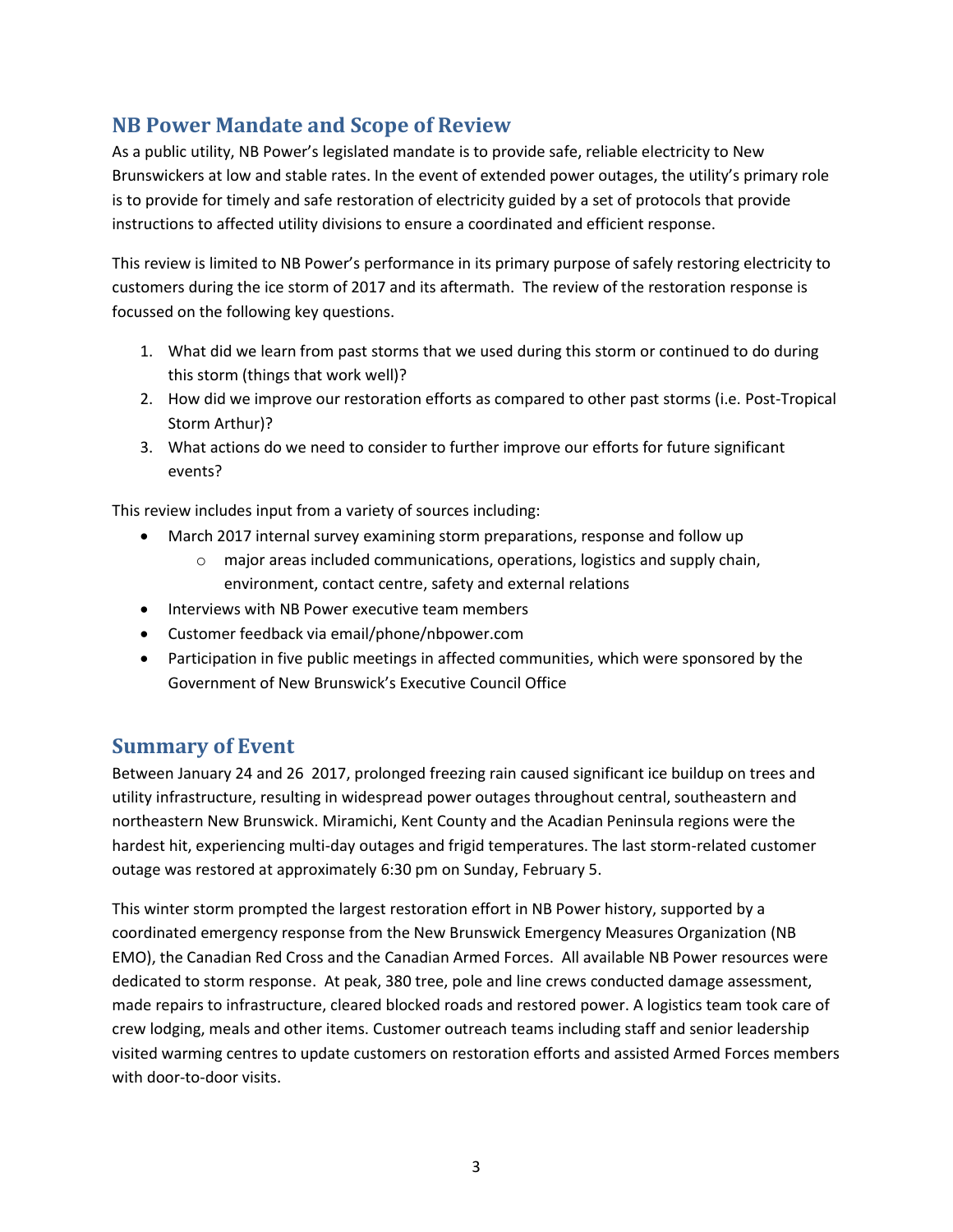Storm-related customer outages peaked at approximately 133,000 on Wednesday, January 25. Heavy ice buildup on lines, poles and cross-arms caused more than 600 poles to collapse, primarily in the Acadian Peninsula. In Miramichi, the majority of outages were caused by heavy snow and ice on trees and utility infrastructure. In Kent County, the majority of outages were caused by ice-laden trees making contact with lines. Nearly 200,000 customers spread across a huge area of our province lost power during the storm.

NB Power and the Government of New Brunswick worked together to ensure that a fact-based, proactive, consistent and coordinated public communication approach was maintained throughout the event.

Premier Brian Gallant and NB Power President and CEO Gaëtan Thomas participated in daily media briefings in affected communities, with the majority carried live on CBC and Radio-Canada online. Public alerts were posted daily on the Government of New Brunswick newswire, with updates provided on nbpower.com, via social channels and to a dedicated outage restoration email list that included internal and external stakeholders. Additionally, NB EMO and NB Power personnel conducted dozens of daily media interviews and proactively circulated social media messaging and safety-related paid media ads on a variety of channels as part of the emergency response.

NB Power staff worked closely with NB EMO as members of the Provincial Emergency Action Committee to ensure efforts to support customers without power were aligned and managed consistently.

NB Power leadership mobilized to ensure staff presence at 23 community-based warming centres to ensure information was shared directly with customers who could not access the internet or traditional broadcast and print media.

The Canadian Armed Forces provided 222 members and 34 vehicles, NB EMO and the Red Cross coordinated support for warming centres and shelters, providing food, water, firewood and door-to-door checks on residents.

During the storm, four communities declared States of Local Emergency: Saint Marie-Saint Raphael, Le Goulet, Lameque, Tracadie-Sheila.

Unfortunately, suspected carbon monoxide poisoning caused the deaths of two people and hospitalization/treatment of up to 45 others due to unsafe use of generators and other alternative heating devices.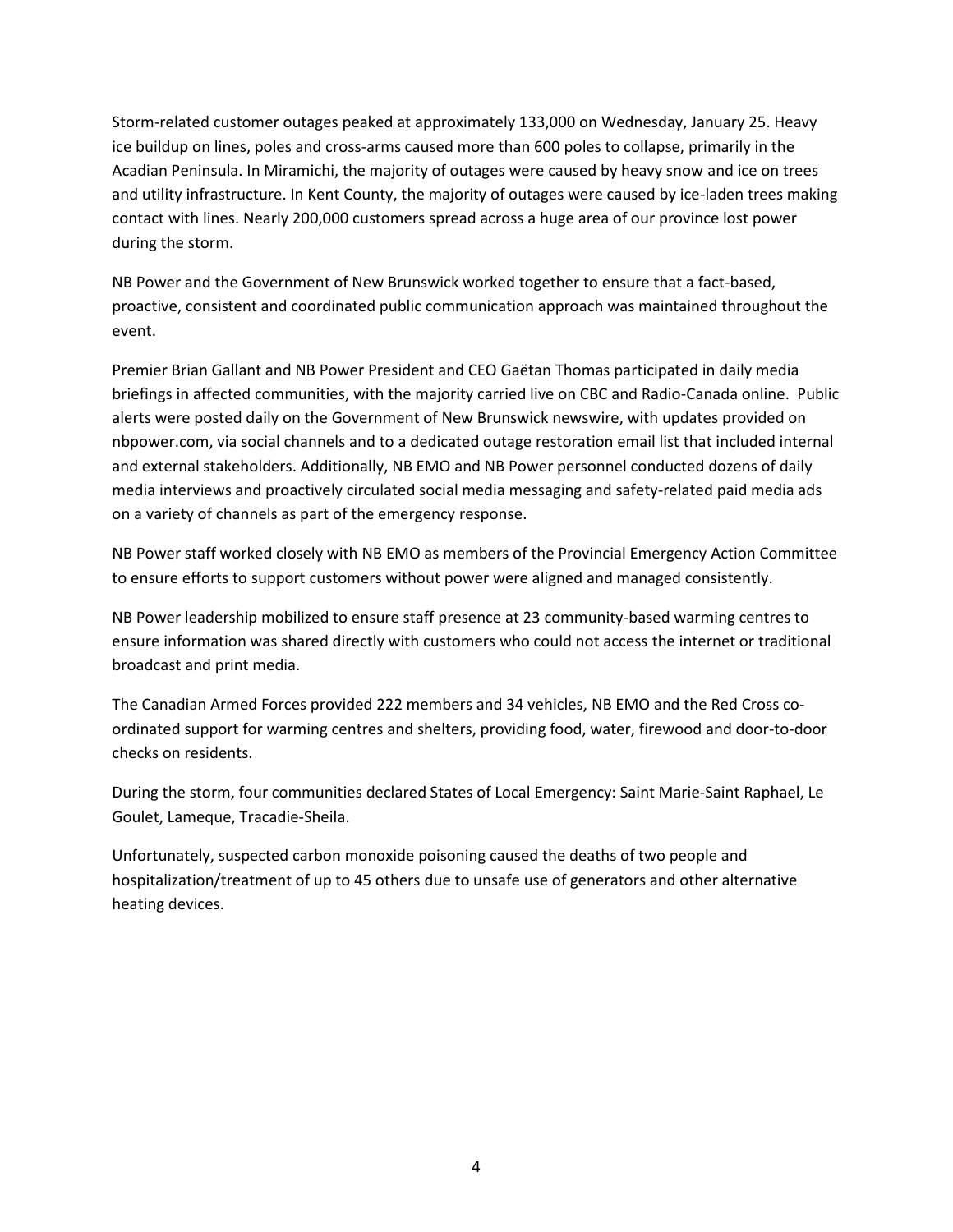# <span id="page-5-0"></span>**Review Areas of Focus**

# <span id="page-5-1"></span>**Customer Communications**

NB Power communicates year round with customers about emergency preparedness and safety using a variety of methods and channels including paid ads across broadcast, online and print platforms, faceto-face events and using social media including @NB\_Power and @Energie\_NB on Twitter, which have more than 16,800 active followers combined and Facebook, with 13,500 followers. This effort ramps up in November of each year, when we conduct public information campaigns across multiple channels as part of our annual Storm Preparedness Week.

#### **Actions prior to event**

In November 2016, NB Power launched a multi-week safety-focused 'Be Prepared for Winter Storm Outages' advertising campaign that circulated online and on local radio stations throughout New Brunswick. The campaign highlighted the importance of having an emergency plan and emergency kit at home, safe use of generators and provided information on how to remain safe during weather-related outages.

In the days leading up to the January 2017 storm, NB Power shared essential storm preparation information across all customer channels (online, social media, local media outlets, customer information centre) and via our stakeholder email list prior to the storm's arrival. NB Power also provided frequent updates about the worsening weather, potential impacts of ice on power lines and utility infrastructure, and information about NB Power outage restoration priorities.

In addition, the team coordinated with communications staff at NB EMO and secured additional help from NB Power staff with communications experience from other areas of the utility to ensure a 24/7 response would be available in the event of an extended outage.

#### **Actions during event**

Throughout the storm event, NB Power used the same coordinated, multi-channel approach to communications that ensured a consistent message from NB Power regarding the utility response. This approach also allowed customers to circulate reliable and accurate information through their personal conversations and networks, and on their own channels including municipal Facebook sites, and Twitter accounts throughout the duration of the event. This helped ensure accurate media coverage and improve general understanding of the scope of the event and the scale of the response.

Understanding that customers affected by power outages are often offline, NB Power used all available means to reach customers with safety and restoration updates.

o Media relations, executive and field teams provided more than 150 interviews to journalists in French and English between January 24 and February 5, focusing on news outlets that reported directly to the most affected areas. NB Power CEO Gaëtan Thomas participated in daily media briefings with Premier Brian Gallant and NB EMO in affected areas.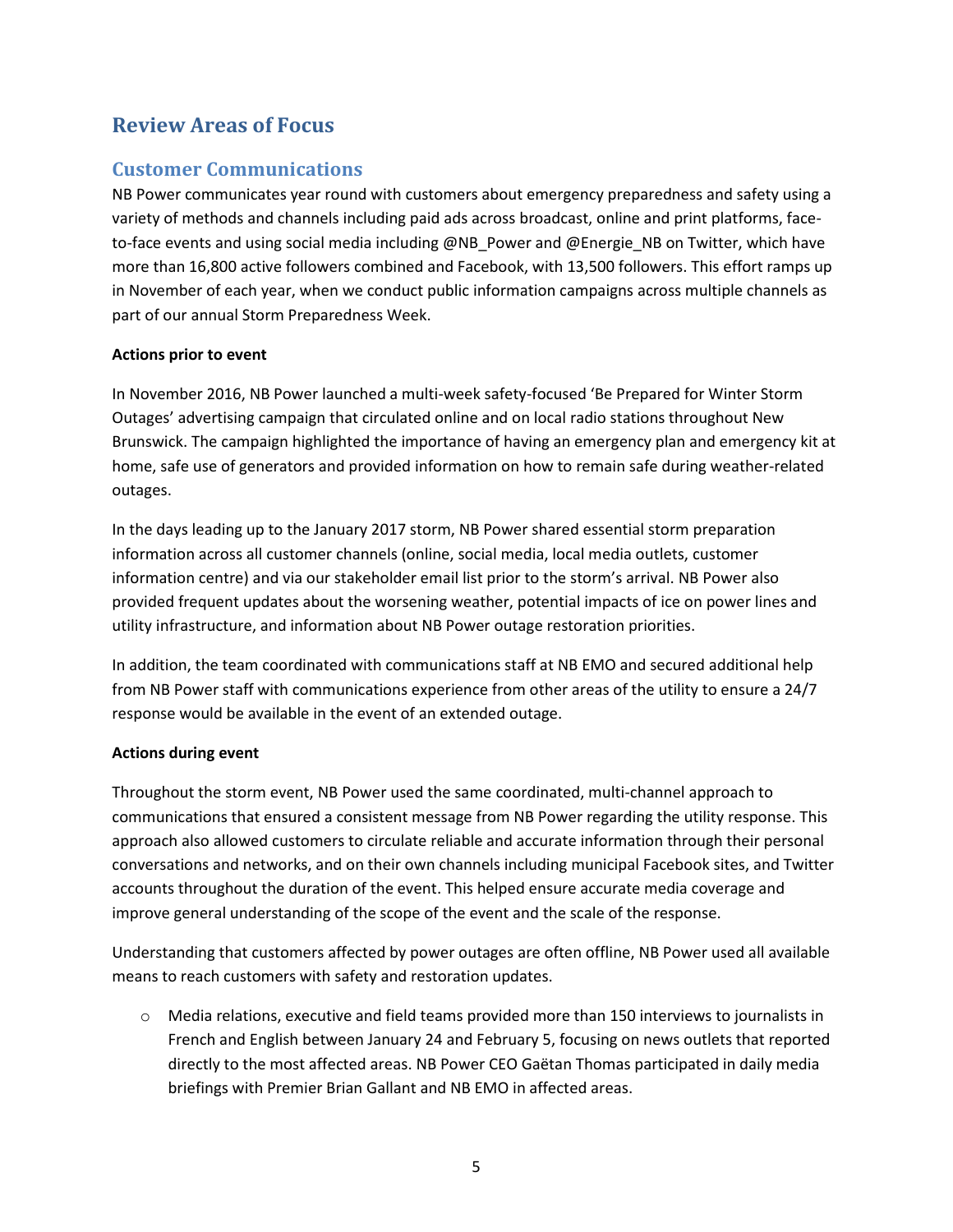- $\circ$  Our website saw a dramatic increase in traffic with no interruption or issues with service. Between January 25 and February 5 NB Power's outage page had 1.3 million visits with an average of 111,000 visits per day. Daily visits peaked on January 25 at more than 400,000.
- o Customer outreach team staffed all warming centres with printed packets of bilingual information to share with customers without access to restoration updates via online or other means. These updates were also shared with door-knocker teams to ensure customers visited at home received relevant information.
- $\circ$  Customer outreach was performed by the Customer Care team to contact customers to provide updates on estimated times of restoration and thank them for their patience.
- o Regular and targeted communication to municipalities and Local Service Districts in the affected areas on completed restoration efforts.
- $\circ$  Ads were purchased on radio and on 'Tims TV' in Tim Horton's outlets throughout Miramichi, Kent County and the Acadian Peninsula to share emergency safety and restoration information.
- $\circ$  Essential safety and restoration information was updated at minimum twice daily and shared across all customer channels (online, social media, local media outlets, customer information centre, internal employees) and via our stakeholder email list.

#### **Actions after event**

After the last customer was connected on February 5, NB Power immediately launched two information campaigns to thank customers for their kindness to crews during the restoration effort and to advise customers that some bills would be estimated as a result of damage to meters. Two storm warnings immediately followed the outages, and emergency storm preparedness information was shared across all channels for each forecast event.

#### **Lessons learned from previous events**

NB Power developed a coordinated, comprehensive approach to sharing emergency public information during the ice storm of 2013 that was refined and improved to include alignment with partner agencies following post-Tropical Storm Arthur in 2014. Our annual preparedness campaigns, along with enhancements to NB Power's online outage map and outage information centre also followed these events, including improved information on safe installation and use of generators, tree cleanup near downed lines and emergency preparedness at home.

## <span id="page-6-0"></span>**Storm Management and Estimated Times of Restoration (ETRs)**

During unplanned outages, NB Power's goal is to restore electricity as safely and quickly as possible for customers. While crews and operators locate and repair the outage, NB Power provides customers with an estimate of when they can expect electricity to be restored. NB Power doesn't immediately know when customers lose power. The utility relies on customer outage reports to the website or call centre, and based on those reports dispatches crews to locate, assess and repair the outage. In some simple cases, crews can restore power sooner than estimated. However during severe weather events, the cause of the outage may be difficult to locate or access or the cause may be related to several problems,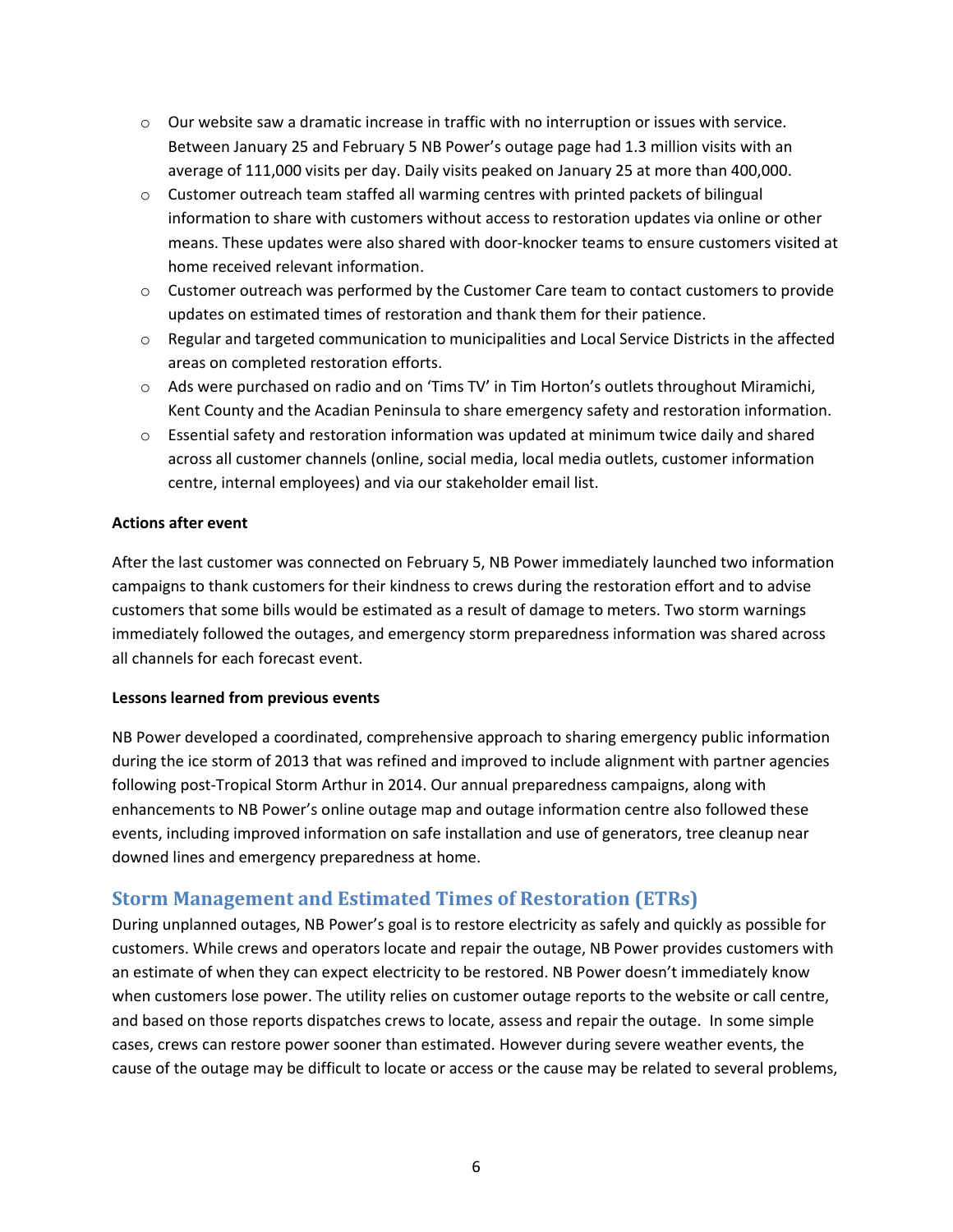so repairs and reconnections can take longer. During major storms, crews must wait until roads are safe before travelling to affected areas to assess damage and begin repairs.

In responding to these events, NB Power relies on the services of 12 operating centres that are strategically located in various parts of the province. These operating centres are responsible for planning, maintaining and repairing utility infrastructure in their respective areas, with support provided as needed from other relevant NB Power divisions.

#### **Actions prior to event**

On Monday January 23, NB Power anticipated the need for crews based on weather forecasts. Contracted crews were secured and moved to areas expected to be affected by incoming weather. Sixty contractor crews were secured and dispatched to Woodstock, St. Stephen, Fredericton and Tracadie on Tuesday, January 24. NB Power secured additional crews on Wednesday, January 25 in Miramichi, Tracadie, Bouctouche and Moncton, and opened eight local command centres to ensure communitybased assessment and response capacity. These local command centres were located in Bouctouche, Miramichi, Tracadie, Fredericton, St. Stephen, Woodstock, Moncton and Sussex.

#### **Actions during event**

The ice storm hit first on Tuesday, January 24 in southern New Brunswick, becoming stronger with more freezing rain, ice pellets and stronger winds as it swung east and north during the next 72 hours.

Crews in the south spent January 24 and 25 assessing damage and making repairs as the storm moved, attempting to assess damage in northern areas where possible as roads were mostly impassable and the storm was continuing.

According to NB Power protocol during extreme weather events, on January 24 NB Power activated 'storm mode' on its website, turning off auto-generated ETRs and sharing a bilingual message that crews would begin assessing damage as soon as it was safe to do so. On Wednesday, customers were provided with broad estimates of when power would be restored to provide a general idea of crew progress in affected communities. These ETRs were updated again in the days that followed, with most of the targets met or exceeded in southern New Brunswick where assessments and repairs were completed.

The morning of Wednesday January 25, NB Power declared a Level 3 Emergency and formally activated its Emergency Storm Response Protocol, which included activating the Executive Emergency Response plan to ensure clear communication about storm impacts and direction from NB Power leadership.

By Thursday, January 26, significant amounts of freezing rain and ice pellets were continuing in northern New Brunswick with the storm continuing late into the evening. Despite progress on restoring power to customers, more outages were occurring due to the ongoing poor weather. This includes two transmission outages affecting customers in the southeast. Crews were focused on restoring customers in the south where the storm had mostly passed, and assessing ongoing damage in the north where possible as the roads were unsafe and the storm was ongoing. However, extreme poor weather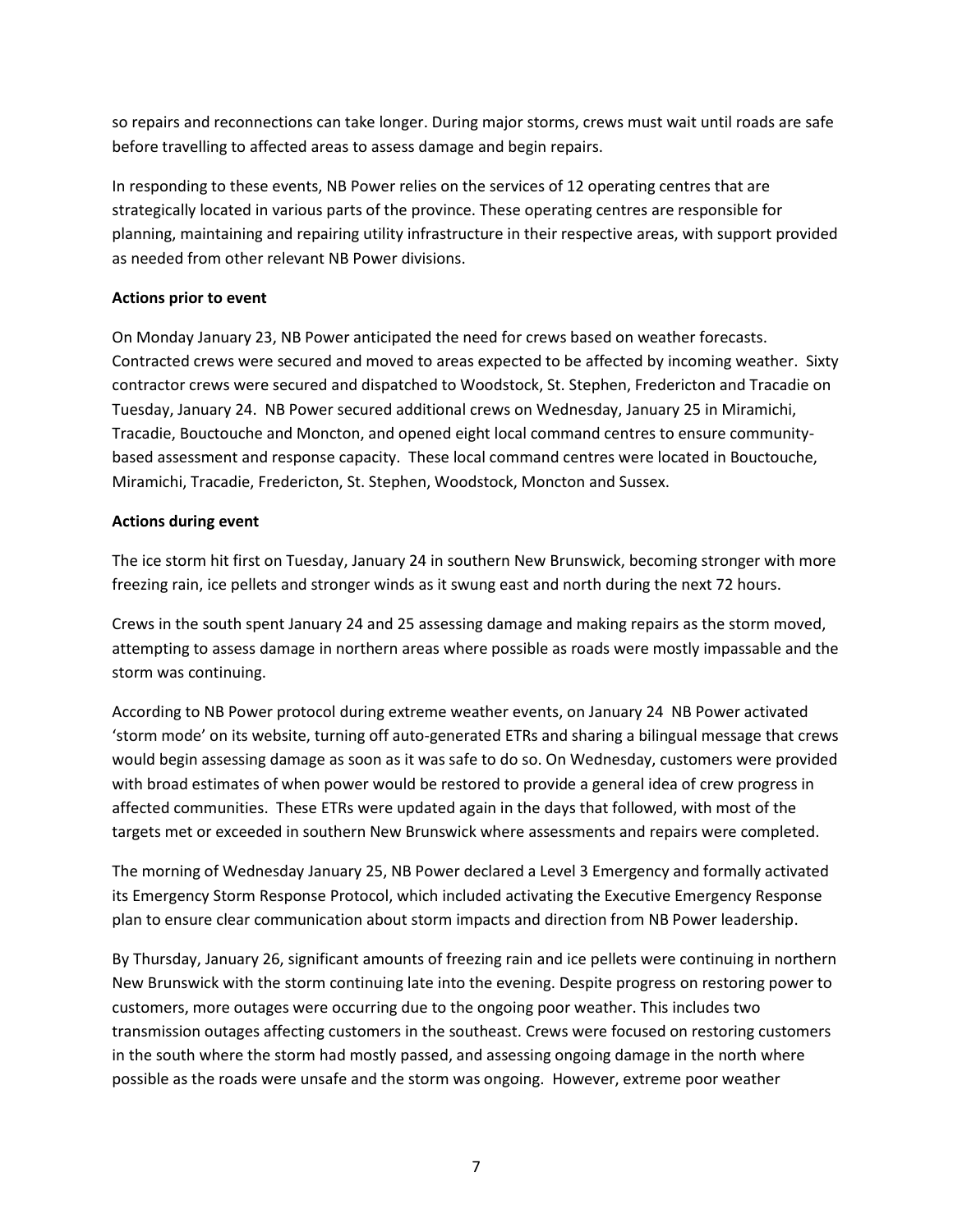grounded many crews and prevented air patrols of damaged transmission lines as the helicopter was unable to fly due to safety concerns.

On Friday, January 27, active assessment and restoration was underway by more than 300 crews in eight regions, with a cross-functional team dispatched to Tracadie to handle logistical support, and extra agents added to our customers information centre to handle additional call volumes.

In addition, senior leaders including members of the executive team, the CEO, and bilingual customer outreach staff moved to affected areas to work directly with customers in warming centres and local municipal leaders, providing face-to-face restoration information for those without internet, radio or television, and reassurance that the storm response was being managed effectively.

Based on experience with previous storms, knowledge of the grid and available crews, NB Power set and communicated broad restoration targets for the Acadian Peninsula prior to completing full assessments that included percentages of customers that could expect to be restored by a certain date. Once crews were able to safely access affected communities, specifically in northern coastal areas, the extent of the damage was apparent and restoration targets were immediately adjusted and communicated publicly.

Through the weekend, crew numbers increased to 344, with 190 crews focused on Miramichi and the Acadian Peninsula. As crews finished work in the south, they were relocated to northern communities to join efforts to assess damage and restore power.

Crews were working in very challenging conditions, having to 'cut their way' into roads and streets due to many downed lines and poles. Crews were diverted from restoration efforts to clear more than two dozen roads in peninsula communities to allow emergency vehicles and local traffic to move

Damage assessments revealed hundreds of broken poles and other damaged infrastructure, including cross-arms, transformers, switches and downed wires. Additionally, new outages were caused by utility equipment collapsing under the weight of heavy ice days after the storm passed.

Assessments revealed heavy ice buildup on trees, poles and lines of between 50-100 millimetres – four times beyond Canadian Standards Association design requirements.

In Kent County, fallen trees and extreme conditions in the woods and on rural roads continued to slow restoration progress.

While the initial storm event had ended, ongoing poor weather hampered crew progress, as high winds, whiteouts and freezing temperatures slowed and sometimes prevented crews from making repairs throughout the weekend and early in the week.

By Monday, January 30, improving weather and working conditions allowed crews to reconnect large sections of line. Crews numbers peaked at 380, with the vast majority focused on the Acadian Peninsula, restoring power, clearing roads and driveways made impassable by fallen poles, wires and other debris.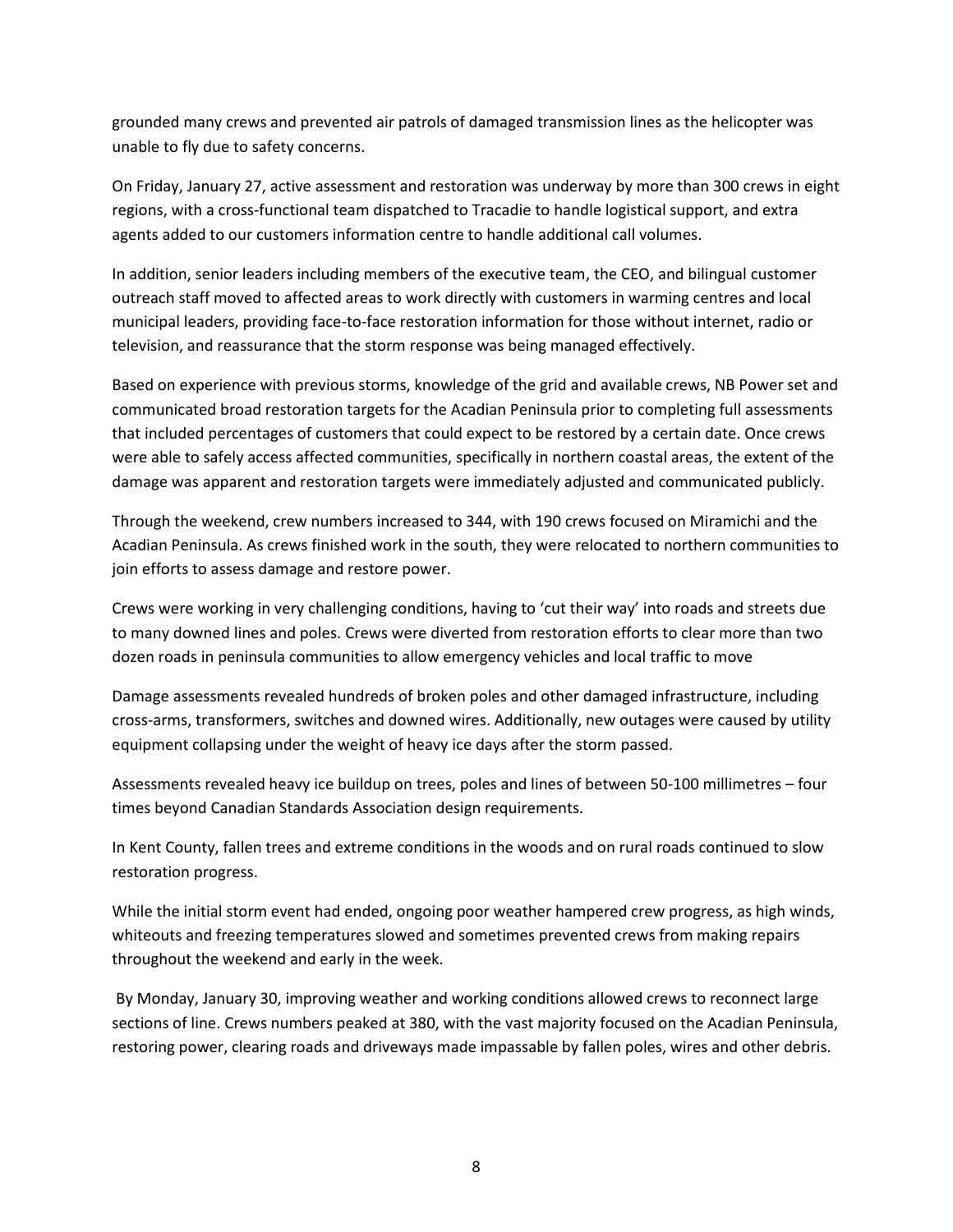Despite this, NB Power continued to meet or exceed targets as the restoration effort continued, and customers were kept up to date on progress until the final customer was restored on February 5.

#### **Actions after the event**

Several utility crews remained in affected areas in the week following the storm, cleaning up debris, securing infrastructure and ensuring necessary environmental checks were complete.

#### **Lessons learned from previous events**

NB Power's online outage map and storm centre was created with enhanced functionality and more customer-facing features following post-tropical Storm Arthur in 2014.

To speed the storm management and restoration process, NB Power applied a number of lessons learned from previous events. Following the ice storm of 2013, NB Power created a cross-functional logistics team that is trained and ready to deploy to handle crew lodging, meals, laundry, billing and invoices and other necessities, allowing field operations supervisors to focus on restoring power. Other time-saving learnings from previous events include fueling trucks centrally or in the field, delivering meals to crews, streamlining permitting process and having dedicated 'bird dog' assessment teams to locate outages and determine first-pass repair requirements. With every event, NB Power teams find more logistical efficiencies to allow for greater focus on power restoration in the field.

This focus on accommodating crews in the field during what would under other circumstances be meal time, travel time or rest breaks, supervisory or other services, caused some customers to believe NB Power was not coordinating efforts efficiently to restore power. In fact, bringing services to crews in the field allowed for a faster response and more efficient restoration effort. Crews reported gaining up to four additional hours of productivity per day as a result of this approach.

In addition, NB Power has much improved coordination and cooperation with NB EMO resulting from learnings from previous storm events. This includes efforts to streamline inter-agency communication in a number of areas including but not limited to; identifying and supporting vulnerable or priority customers, ensuring safe access to roads and infrastructure and sharing essential restoration information with first responders and other relevant parties.

Finally, as part of a utility-wide modernization project, NB Power expects to propose investments in advanced metering infrastructure, including smart meters, with the potential to help crews locate and diagnose outages more quickly during storm and other events. Advanced metering has the potential to communicate outage locations and customer status automatically in certain circumstances, without requiring the customer to report via the website or call centre.

## <span id="page-9-0"></span>**Grid Resilience during Extreme Weather Events**

Grid infrastructure in New Brunswick is built to Canadian Standards Association (CSA) design specification for our winter climate. The CSA standard classifies the entire Province of New Brunswick as a 'heavy loading' zone, requiring NB Power to design infrastructure for a minimum of 12.5 mm of radial ice. The CSA's most rigorous rating of 'severe' requires a utility to design for a minimum of 19 mm. As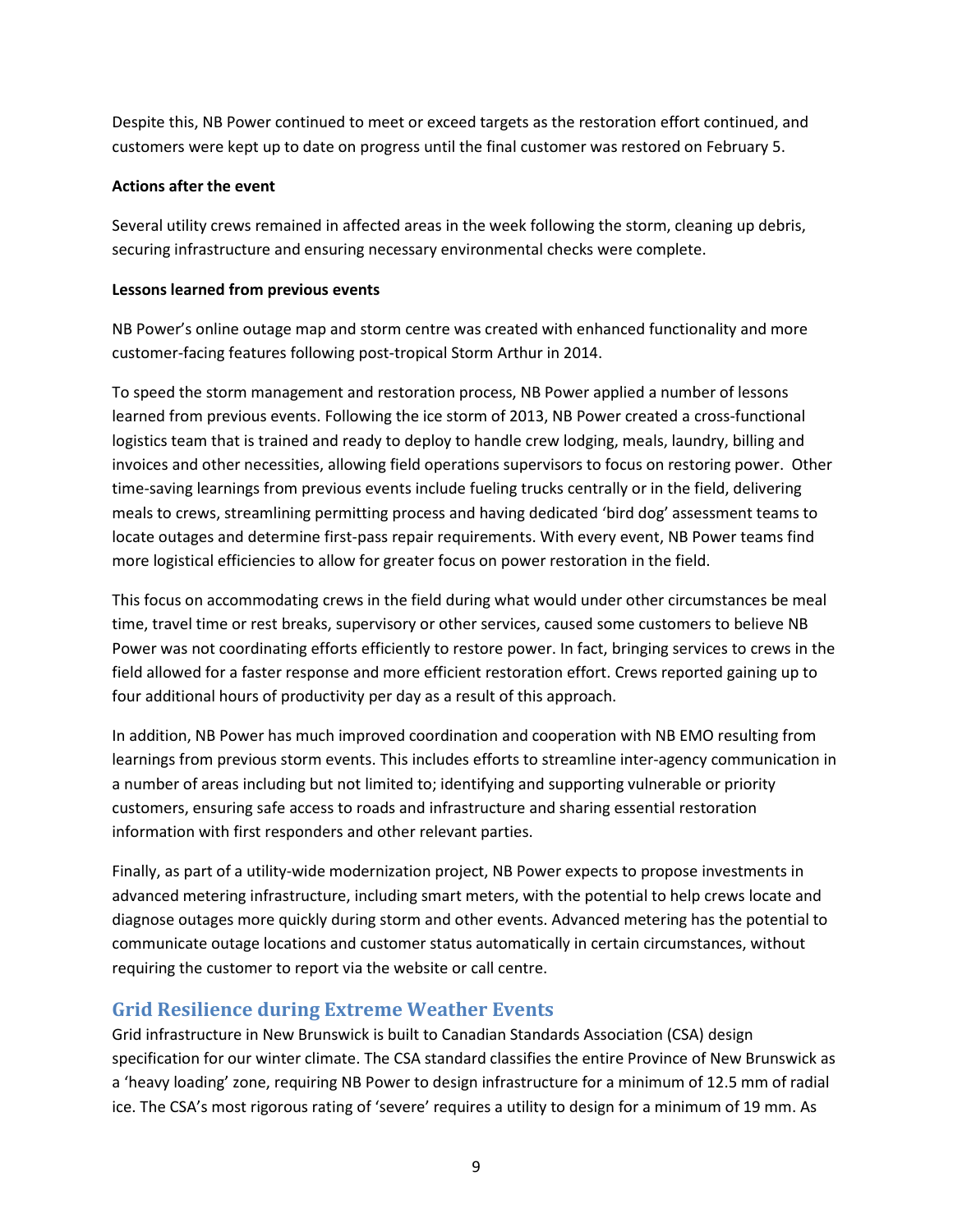mentioned in the previous section, extreme ice loading from the January 2017 event on the Acadian Peninsula caused buildup of between 50 and 100 millimetres on trees and equipment.

In recent years, storms throughout North America have intensified – bringing more damaging winds and precipitation – with greater effects on infrastructure including the power grid. We are working with our colleagues in the Canadian Electricity Association, the Canadian Standards Association, the New Brunswick Energy and Utilities Board and other organizations to ensure our industry can adapt and mitigate to manage the impacts of these extreme weather events.

#### **Actions prior to event**

Throughout New Brunswick, power poles in NB Power's distribution system are inspected every two to five years and transmission poles are air patrolled twice annually and ground patrolled every four to eight years. All power poles are built to last approximately 55-60 years once installed in the ground. Annually, NB Power installs between 6,000 and 8,000 poles in all parts of the province, along with routine preventative maintenance and capital investments to ensure resiliency of the system.

As a member of the Northeast Power Coordinating Council, NB Power is responsible for reliable operation of the Maritimes Area with oversight over transmission lines and interconnections serving the United States, Quebec, Prince Edward Island and Nova Scotia. As such, NB Power is bound by industrywide reliability standards overseen by regulators to ensure a robust and resilient power grid in all parts of the province, with equal rigour applied to all geographic locations and communities.

#### **Actions during the event**

NB Power crews worked quickly and safely to replace all damaged equipment to facilitate immediate restoration of service to customers. NB Power infrastructure damage during this event was limited to 614 broken poles, 189 replaced transformers and 52 kilometres of wires replaced, mostly in the extreme northeast of the province, where ice buildup was heaviest and winds strongest. Outages in Miramichi were caused mostly by heavy snow and ice on trees and infrastructure while Kent County experienced outages due to heavy ice on trees making contact with lines, mostly located outside NB Power right of ways.

### **Actions after the event**

NB Power conducted an internal audit of a sample (169) of the damaged equipment, which revealed heavy ice and strong winds as the cause of breakage with very little pre-existing signs of deterioration of poles or crossarms. This result was validated by a random check of poles by a Nova Scotia Power storm restoration expert.

#### **Lessons learned from previous events**

Extreme weather events of 2013-2014 highlighted New Brunswick's vulnerability as one of the most heavily forested provinces in Canada, with outages in those events caused by tree contact with lines. Since those events, NB Power has increased budget and effort for tree trimming and cutting, including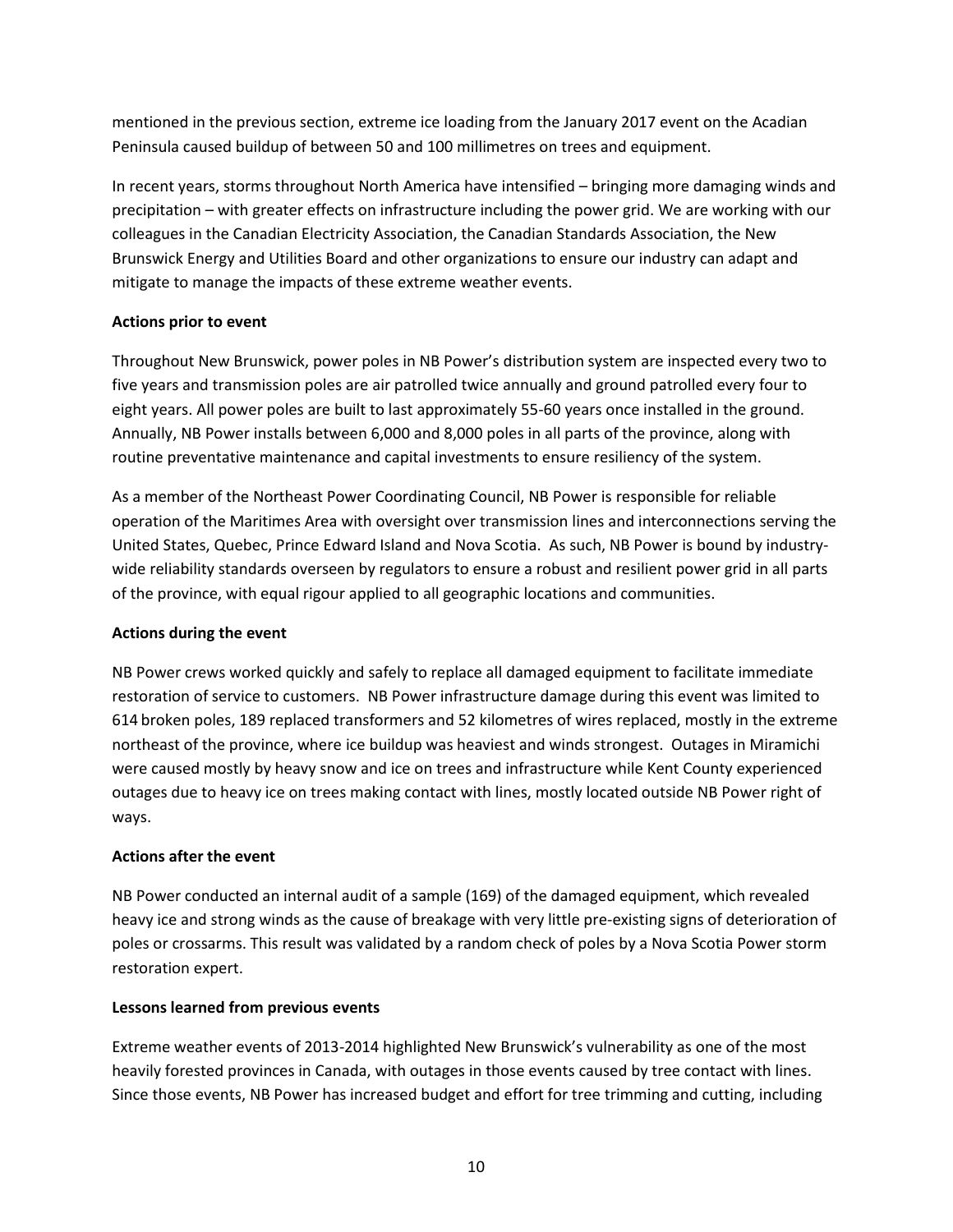stepping up customer communications to reinforce the need for vegetation management and notifications. This effort is beginning to demonstrate progress with fewer tree-related outages since 2014.

# <span id="page-11-0"></span>**Customer Safety**

#### **Actions prior to event**

NB Power maintains a robust year-round public safety campaign on multiple channels on a variety of subjects. In the fall and winter, the focus shifts to ensuring customer safety before, during and after power outages at home and work. This includes safety tips about staying clear of downed lines, the importance of having an emergency plan at home with an emergency kit along with how to buy, install and use a generator safely.

#### **Actions during event**

During the January ice storm, safety information was shared across all customer channels, using online, phone, face-to-face, media and paid advertisements. Safety messages were shared at every opportunity to ensure broad understanding of the need to stay clear of utility infrastructure on the ground, to properly install and ventilate generators and to stay away from downed trees that may be in contact with lines that are energized. These safety messages were shared by all NB Power staff at every opportunity including the CEO, media relations, customer outreach, field operations and safety teams in the field.

Field crews were in close contact with communications at all times, allowing for hourly turnaround on sharing safety-related information publicly. For example, when customers began salvaging chemicallytreated power poles for their own use, NB Power quickly shared advice that they should not be burned as firewood for safety reasons. This information was communicated widely on a variety of channels including social media, news media and on the NB EMO's public advisory.

During the ice storm, no customer safety incidents occurred related to contact with energized equipment. Unfortunately despite best efforts, safety incidents occurred due to carbon monoxide poisoning related to improper use of generators and barbeques.

#### **Actions after event**

NB Power continued sharing safety related information through all customer-facing channels and platforms. Weather forecasts during the week of February 5 called for two more potentially damaging storm events, and NB Power used all available channels to share safety information and ensure customers were aware of the possibility for more extreme weather. This included safety-focused radio advertisements and a public alert produced cooperatively with NB EMO.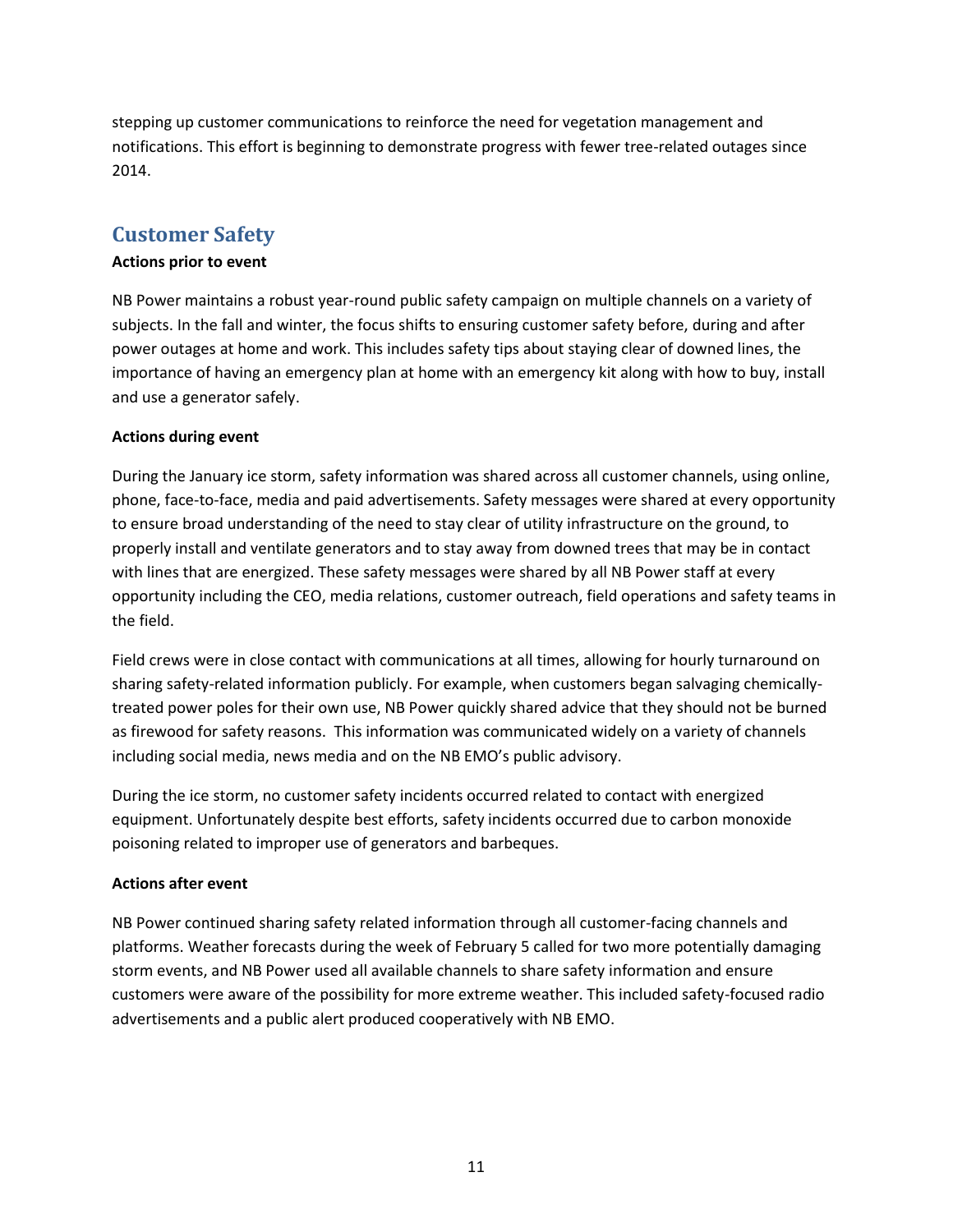#### **Learnings from previous events**

Following storm events of 2013 and 2014, NB Power enhanced public information on generator safety on its website and through preparedness campaigns. In 2014 and 2015, NB Power partnered with NB EMO to host a series of safety focused outreach efforts during our fall Storm Preparedness Week, including a media event, customer information sessions, refreshed web content, interactive social media campaign, and internal NBP/NB EMO capacity building workshop to ensure alignment of efforts.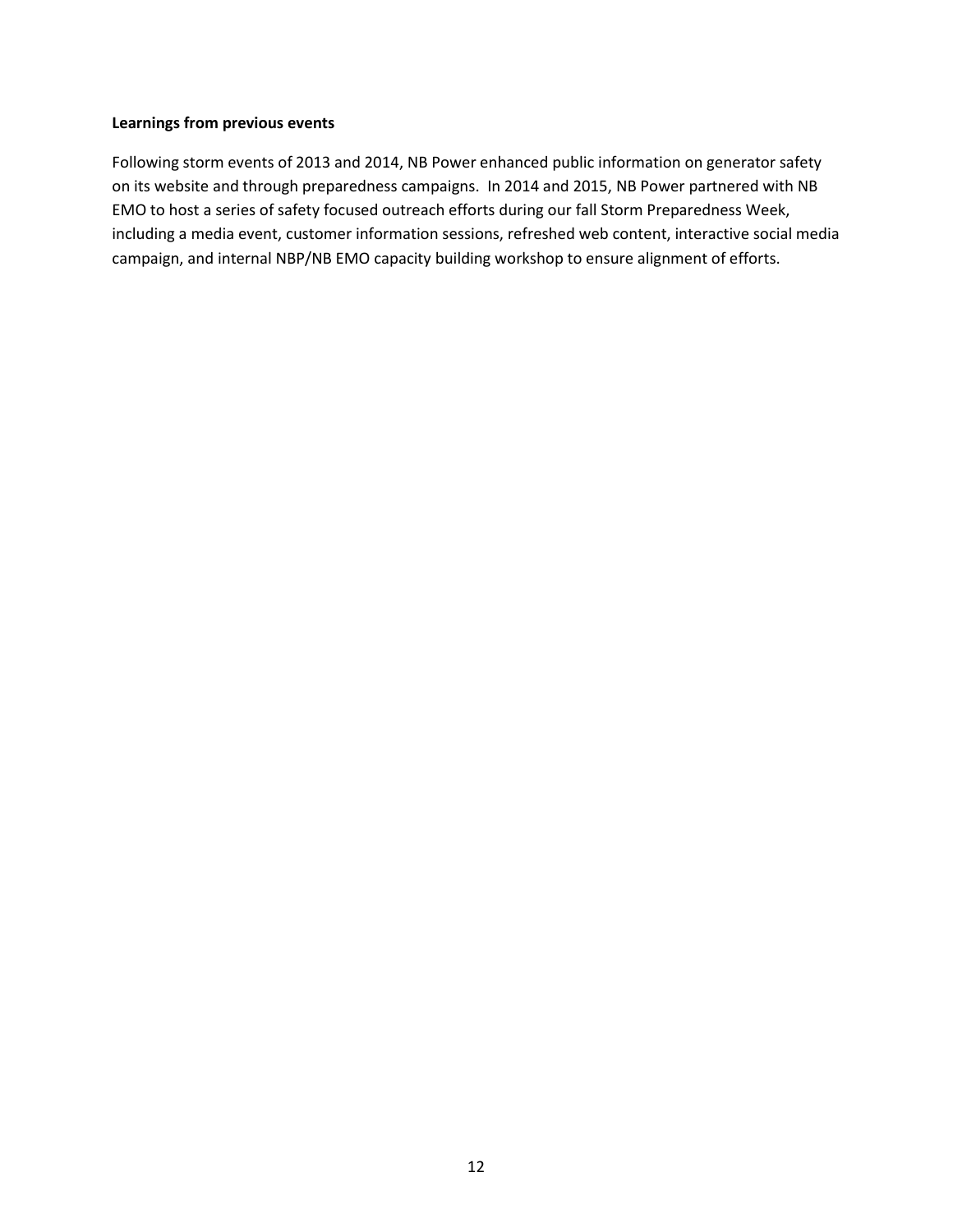# <span id="page-13-0"></span>**Action Items**

| Key learning and observation                                                                                                                                                     | <b>Recommended Action</b>                                                                                                                                                                                                                                                                                                                                                                                                                                                                                | <b>Timeline</b>                                                                                                                   |
|----------------------------------------------------------------------------------------------------------------------------------------------------------------------------------|----------------------------------------------------------------------------------------------------------------------------------------------------------------------------------------------------------------------------------------------------------------------------------------------------------------------------------------------------------------------------------------------------------------------------------------------------------------------------------------------------------|-----------------------------------------------------------------------------------------------------------------------------------|
| Efforts to reach all customers with<br>preparedness restoration and safety<br>information were not always effective<br>for a variety of reasons.                                 | Greater emphasis and outreach with pre-<br>season preparedness and safety campaign in<br>rural communities, coordinated with local<br>leaders, first responders and NB EMO to<br>ensure customers are informed and prepared<br>prior to storm season.                                                                                                                                                                                                                                                    | November 2017                                                                                                                     |
| Customers concerned about NB<br>Power's restoration priorities were<br>left wondering why some are<br>reconnected while others have to<br>wait.                                  | Simplify customer restoration updates with<br>greater emphasis on visuals and photographs<br>that explain sequence of events to restore<br>power.<br>Create simple handouts for field staff with<br>visual explanations of a variety of<br>circumstances that occur during extended<br>power outages and the role of customers. (ie:<br>repairing broken masts, unplugging major<br>appliances in the home, disconnecting<br>breakers.)                                                                  | November 2017                                                                                                                     |
| Despite extraordinary efforts to reach<br>customers with essential information<br>via online, in-person and media<br>channels, we could not reach all<br>customers at all times. | Consider working with NB EMO to create a<br>dedicated emergency broadcast station to<br>provide essential information to New<br>Brunswickers in times of crisis                                                                                                                                                                                                                                                                                                                                          | Timing to be determined<br>in consultation with NB<br><b>EMO</b>                                                                  |
| Some customers were unsatisfied<br>with the lack of certainty on<br>estimated restoration times (ETRs),<br>especially in Acadian Peninsula where                                 | Review NB Power assessment process to<br>provide more accurate estimated restoration<br>times and better upfront data.                                                                                                                                                                                                                                                                                                                                                                                   | November 2017                                                                                                                     |
| targets were adjusted and delayed<br>based on actual assessments.                                                                                                                | Ensure NB Power assessors are equipped with<br>appropriate tools to conduct their work and<br>communicate requirements.                                                                                                                                                                                                                                                                                                                                                                                  | November 2017                                                                                                                     |
|                                                                                                                                                                                  | As part of a utility-wide modernization<br>project, NB Power expects to propose<br>investments in advanced metering<br>infrastructure, including smart meters, with<br>the potential to help crews locate and<br>diagnose outages more quickly during storm<br>and other events. Advanced metering has the<br>potential to communicate outage locations<br>and customer status automatically in certain<br>circumstances, without requiring the<br>customer to report via the website or call<br>centre. | Pending board and<br>regulatory approval,<br>rollout complete<br>anticipated by end 2020<br>$($ $\sim$ 3 years<br>implementation) |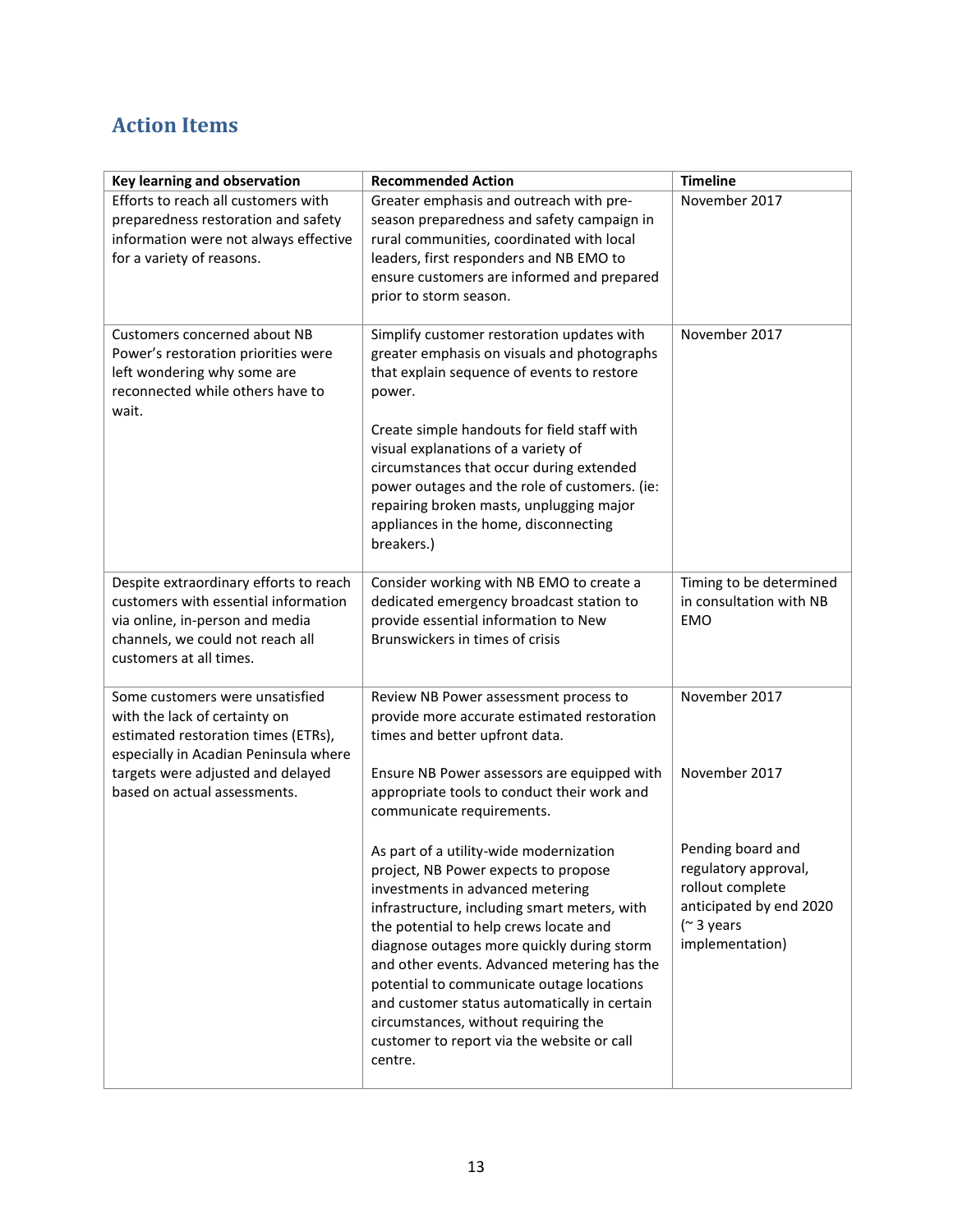| <b>Key learning and observation</b>     | <b>Recommended Action</b>                                                                    | <b>Timeline</b>          |
|-----------------------------------------|----------------------------------------------------------------------------------------------|--------------------------|
| Leaving crews in the field for majority | Review how assessment efforts/ storm                                                         | Ongoing (part of         |
| of effort created mistaken impression   | management and crew movements are                                                            | continuous improvement   |
| among some customers that               | communicated to customers to facilitate                                                      | process)                 |
| restoration was not being               | understanding of work flow.                                                                  |                          |
| coordinated effectively when in fact    |                                                                                              |                          |
| bringing services to crews allowed for  |                                                                                              |                          |
| a faster response and more efficient    |                                                                                              |                          |
| response.                               |                                                                                              |                          |
|                                         |                                                                                              |                          |
| Despite being built to design           | Work underway to review standards with CSA                                                   | Improvements beginning   |
| standards able to withstand extreme     | to determine alternative methods of building                                                 | in Fall 2017             |
| winter weather and ice loading, some    | greater resilience into the grid in areas                                                    |                          |
| infrastructure was not able to          | vulnerable to extreme weather impacts.                                                       |                          |
| withstand the intensity of this storm,  |                                                                                              |                          |
| particularly in northern coastal areas. | Implementation underway of Engineering                                                       |                          |
|                                         | Standards to guide decision-making on the                                                    |                          |
|                                         | application of specific design standards to<br>storm-harden infrastructure in areas prone to |                          |
|                                         | more severe weather. This will result in                                                     |                          |
|                                         | reinforcing infrastructure in vulnerable areas,                                              |                          |
|                                         | such as along the northeastern coastline.                                                    |                          |
|                                         |                                                                                              |                          |
| Coordination of storm response with     | Review storm effort with a goal of clarifying                                                | Timing and actions to be |
| partner agencies including NB EMO,      | roles and responsibilities with partner                                                      | determined in            |
| Red Cross and Canadian Armed            | agencies to ensure efficient and effective                                                   | consultation with NB     |
| Forces was a complex effort given the   | response to future storms.                                                                   | EMO and partner          |
| historic impact of this mid-winter      |                                                                                              | agencies.                |
| storm on customers and the grid.        |                                                                                              |                          |
|                                         |                                                                                              |                          |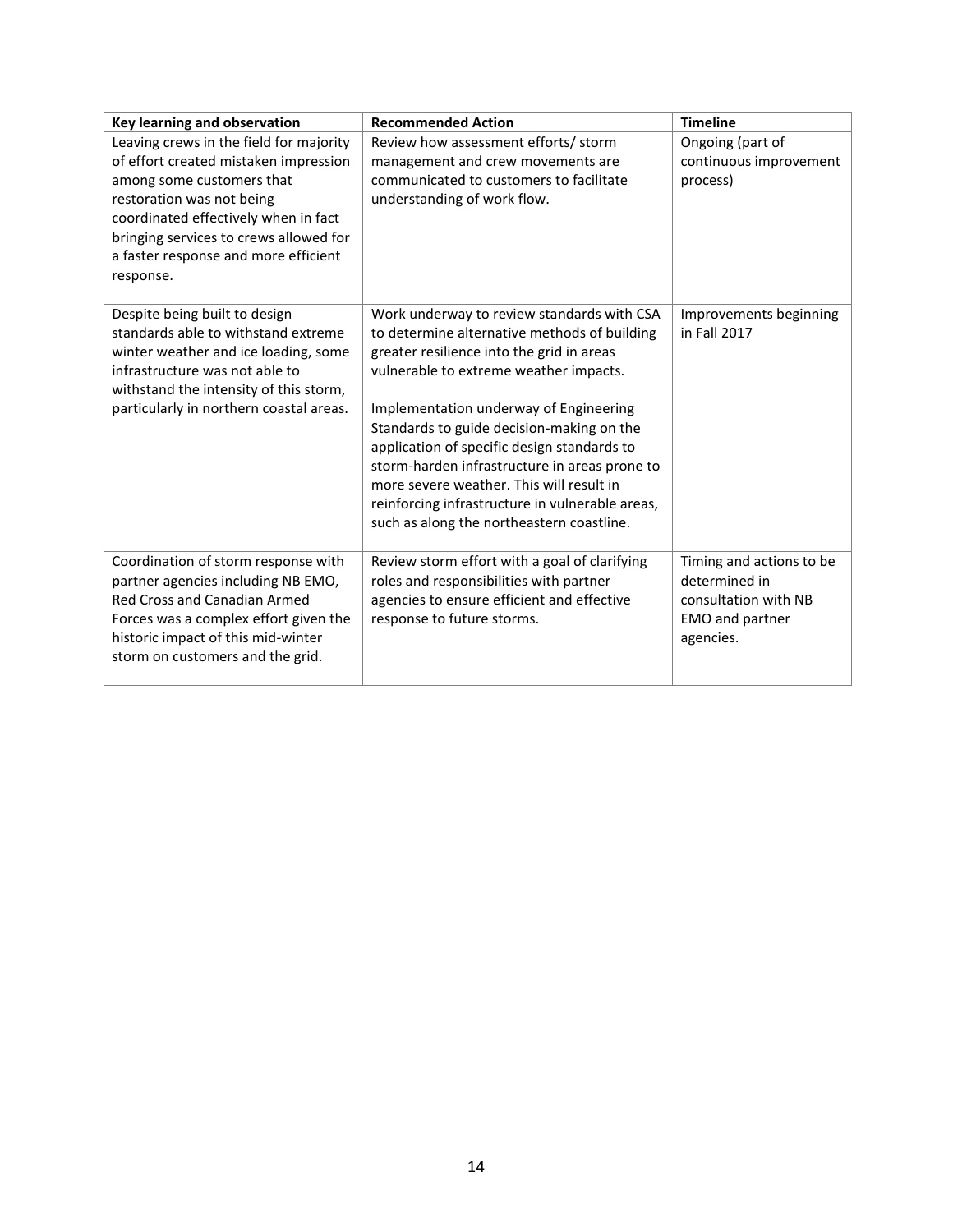# <span id="page-15-0"></span>**APPENDIX A**

## <span id="page-15-1"></span>**Timeline: NB Power actions during Ice storm 2017**

#### Weekend January 20-22, 2017

 Weather reports began circulating within NB Power senior staff and meteorologists calling for a low pressure system bringing snow, rain and ice pellets to New Brunswick the following Tuesday and Wednesday. This prompts internal discussions to ensure adequate resources are secured ahead of the storm's arrival.

Monday, January 23, 2017

 Approximately 10:30 am, Storm Management Group notifies support staff and executive team of plans to stage 60 contractor crews in various areas and open the Storm Room starting early the next morning (January 24). The North Atlantic Mutual Assistance Group advises a United States utility is looking for 175 line crews and 75 tree crews and NB Power advised we have no crews available for assistance as we are preparing for impending storm.

Tuesday, January 24, 2017

- Storm begins to impact the southwest in the afternoon with messy weather escalating in the Fredericton and Sussex areas around 5:00 pm.
- Contractor crews staged to Woodstock, St. Stephen and Fredericton before noon. Additional crews sent to Tracadie by 4:30 pm.
- NB Power Communication group shares storm preparedness information on Twitter, with local media outlets and to the NB Power Customer Information Centre. Tweets about crew numbers are retweeted 35 times.
- NB EMO activates Provincial Emergency Operations Centre to Level 1 (Enhanced Monitoring), to monitor a "Winter Storm" weather event affecting all regions in New Brunswick.
- Most schools in southern NB cancelled due to weather.

Wednesday, January 25, 2017

- The storm travels from southwest to southeast before moving toward Northeast beginning to impact the Acadian Peninsula early January 25.
- By 10:30 a.m. outages totaled 1249 leaving more than 133,000 customers without power. NB Power declares Level 3 Emergency and activates Emergency Storm Response Protocol.
- Additional crews are hired for Miramichi, Tracadie, Sussex, Bouctouche and Moncton. Contractor and NB Power crews total 206 in northeastern and southeastern NB. NB Power opens 8 local command centres in affected communities.
- NB EMO Operations team are actively monitoring event. Provincial Emergency Action Committee Level 2 (Partial Activation) Provincial Emergency Action Committee members asked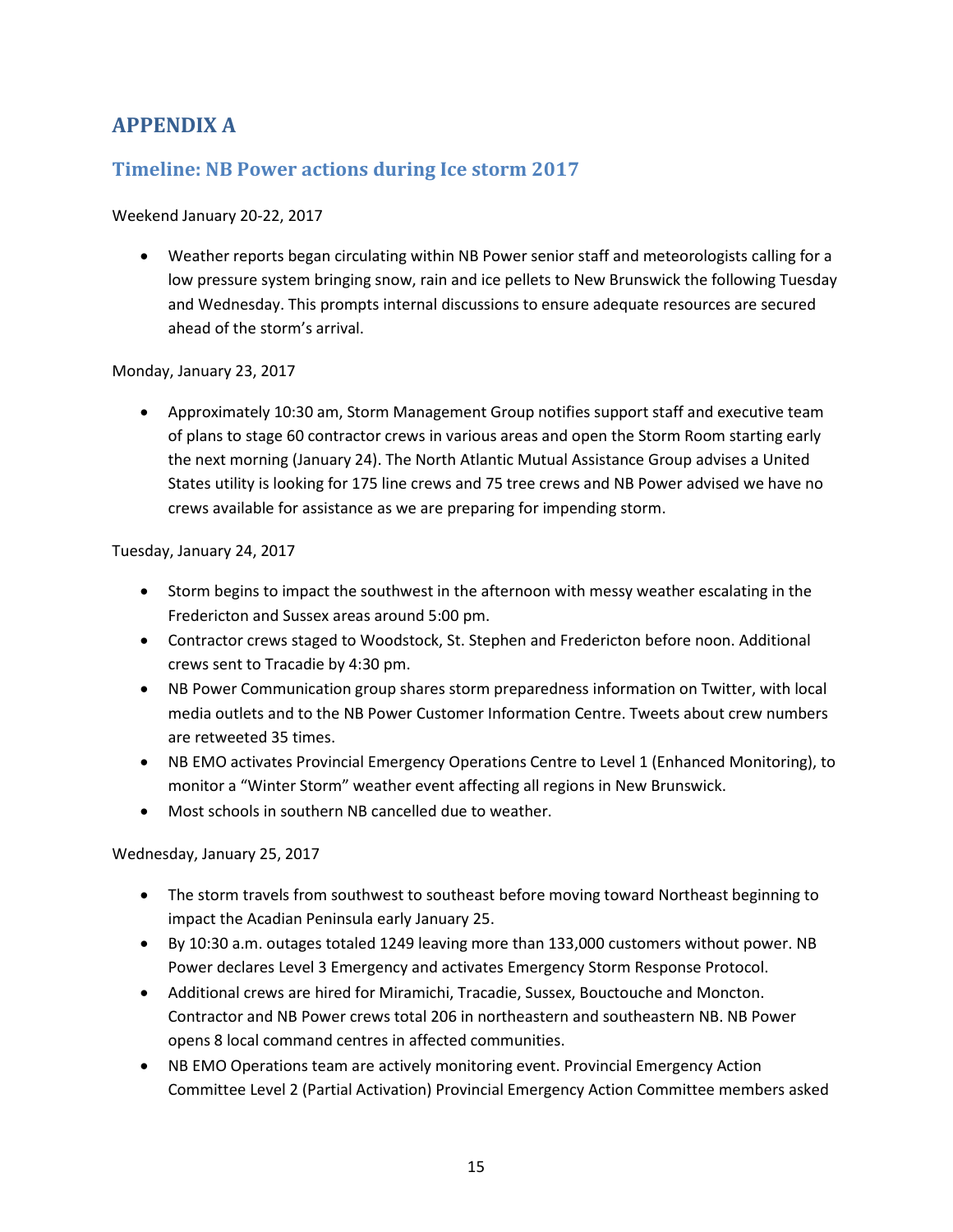to report to the Provincial Emergency Operations Centre. Active communications underway between NB Power, Justice and Public Safety/NB EMO and leadership.

- Corporate Communications circulates storm-related information updates on Twitter, to local media outlets and to the NB Power customer information centre. Storm-related information updates are also provided to NB EMO for public circulation.
- Broad restoration targets for customers affected by outages are set as follows:
	- $\circ$  Approximately 90 per cent of customers expected to have power restored by end of day January 25 in Rothesay, Bathurst, Eel River, St. Stephen, and Woodstock.
	- $\circ$  Approximately 50 per cent of customers restored by the end of day January 26 in Sussex, Shediac, Bouctouche, Sackville, Miramichi.
	- $\circ$  Approximately 95 per cent of customers restored by end of day January 26 in Fredericton.

#### Thursday, January 26, 2017

- Significant amounts of freezing rain and ice pellets still falling in northern New Brunswick. The storm continues in the Bathurst area until approximately 10 pm.
- By 9:10 am outage incidents are 1977 impacting 85,845 customers as the worst of the storm hit including two transmission outages that affected a large number of customers in the Southeast. Despite progress in restoring, more outages are occurring due to ongoing weather.
- Crews mostly restoring/reconnecting in south where storm has passed and assessing damage in the north where possible as roads were too dangerous to travel and storm was ongoing. Damage assessment hampered by ongoing poor weather conditions. Helicopter grounded from line patrols due to dangerous winds and freezing rain/ice pellets.
- Proactive communications ongoing, coordination through NB Power, NB EMO, GNB communications and executive leadership team on critical issues continuing through daily meetings throughout storm event.

Friday, January 27, 2017

- Active assessment and restoration underway by more than 300 crews in 8 regions. Additional support is dispatched to handle logistical support with extra agents added to customer information centre to handle additional call volumes.
- As of 2:10 pm, 2389 outages are spread across the province affecting 57,904 customers.
- Crews are assessing damage in the Miramichi Region and in the Acadian Peninsula given the significant impact of the storm there.
- Assessments reveal heavy build-up of ice on trees, poles and our lines between 50 and 100 millimetres on some equipment – beyond CSA design requirements by a factor of four.
- All substations and transmission lines affected by storm are restored with exception of lines feeding Shippagan and Lameque substations due to an off-road machine getting stuck in frozen peat bog.
- Power is restored to hospitals in Tracadie and Caraquet and other critical infrastructures such as gas stations and grocery stores.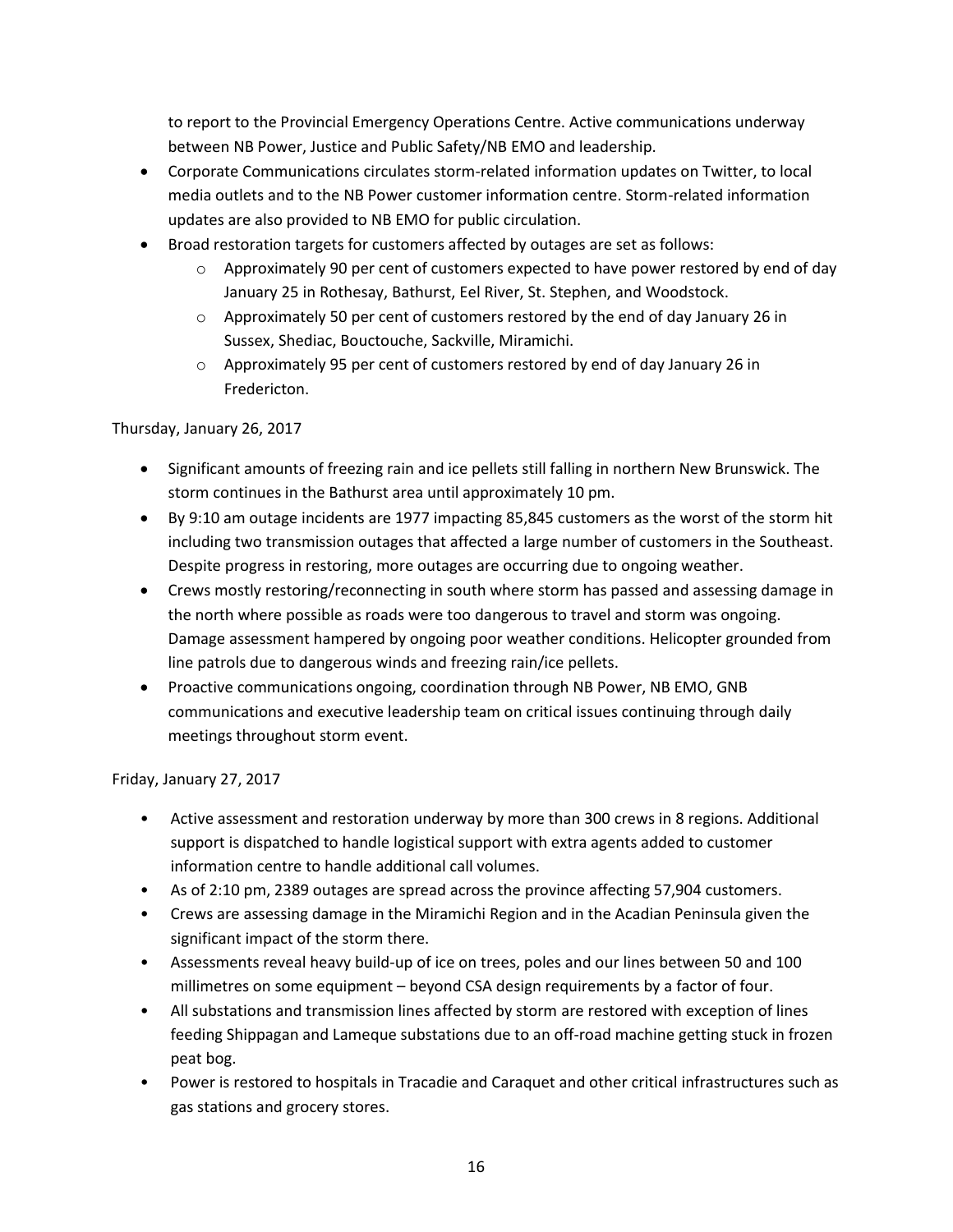- Generator moved to the Inkerman Community Centre to serve as a regional reception centre.
- Broad restoration targets for end of day are set as follows:
	- o Moncton, Bouctouche, Sackville, Shediac, Sussex: 99 per cent restored
	- o Miramichi: 85 per cent restored
	- o Tracadie: 65 per cent restored

#### Saturday, January 28, 2017

- Crew numbers increase to 344 with 190 crews in the Acadian Peninsula and Miramichi areas.
- All transmission lines repaired and Shippagan and Lameque substations restored as well as Lameque hospital.
- As of 1:10 pm, 2,374 outages are spread across the province affecting approximately 43,000 customers.
- Crews working in some very challenging conditions, including removing trees and debris from lines and roads, and high winds along the Northumberland shore. Crews having to 'cut their way' into roads due to downed lines and poles.
- Equipment and logistical support is moved to Tracadie to support restoration efforts.
- Restoration progress for regions continues to fluctuate due to continuing outages related to ice build-up on equipment and ongoing damage assessments that reveal greater damage to infrastructure than previously understood.

Sunday, January 29, 2017

- Crew numbers increase to 360 with 244 focused on Miramichi/Kent/Acadian Peninsula.
- At 11:10 am, 2083 outages, affecting 32,154 customers.
- Damage assessments reveal approximately 350 broken poles and other damaged infrastructure, including cross arms, transformers, switches and downed wires.
- New outages due to the weight of the ice load also continue to be reported including outages affecting largely the Acadian Peninsula. In Kent County, fallen trees and extreme conditions in the woods and on rural roads continue to impact progress.
- Canadian Armed Forces personnel deployed to Acadian Peninsula to assist with storm effort
- Ice has coated many pieces of critical system infrastructure so thickly that crews been forced to significantly increase their workload to better address each individual outage – thus adding more time to each job.
- Broad restoration times are set as follows:
	- o Acadian Peninsula: 60 per cent restored by end of day January 30.
	- o Miramichi: 85 per cent by end of day January 29.
	- o Kent County: 85 per cent by end of day January 29.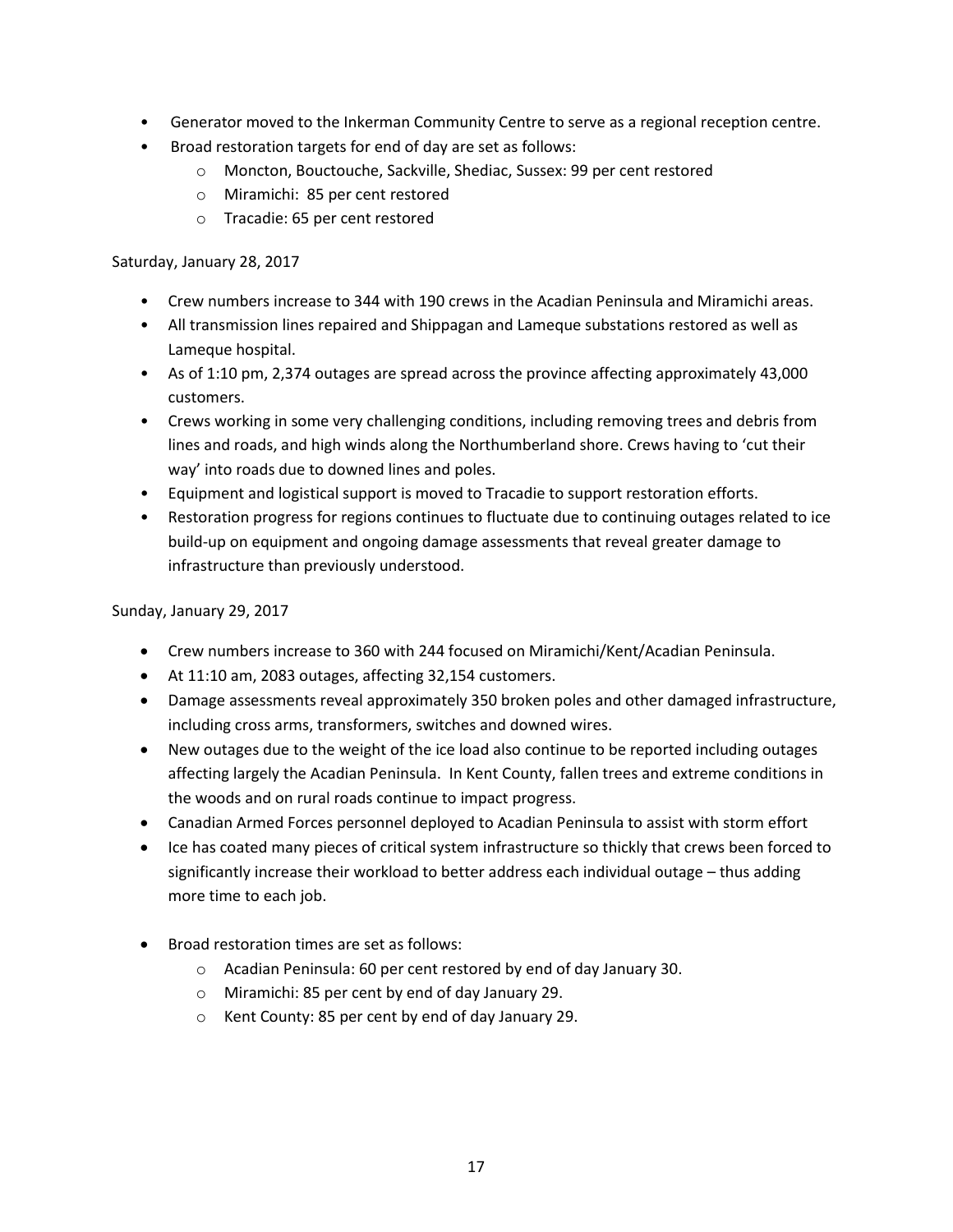Monday, January 30, 2017

- Crew numbers are 380, with 143 serving the Acadian Peninsula.
- Approximately 21,000 customers are without power provincially, with about 15,000 in the Acadian Peninsula.
- Improving weather, working conditions and efforts to connect large sections of line are improving restoration efforts as crews continue to make good progress.
- Drawing on our close working relationship with Nova Scotia Power, a storm expert with disaster restoration experience supports restoration efforts in Tracadie.

Tuesday, January 31, 2017

- At 7:30 am approximately 14,200 customers are without power, the majority of those in the hardest hit area of the Acadian Peninsula.
- Crews total 380 with the vast majority of efforts focused in the Acadian Peninsula. As crews finish one area, they move to the next outage and continue working to repair and restore power.
- We continue to make good progress clearing roads and driveways made impassable by downed poles and wires and other debris. Our road-clearing teams have ensured safe passage for fire and emergency vehicles on 22 formerly blocked roads throughout the peninsula. They are also increasing safe access to travel routes for residents and regular traffic in areas affected by the storm.
- Broad restoration target set at 70 per cent of customers restored in the Acadian Peninsula by Tuesday evening

Wednesday, February 1, 2017

At 7:30 am, approximately 8,000 customers without power.

- Crews total 380, with growing numbers focusing on the Acadian Peninsula as other areas are reconnected.
- Broad restoration targets are set as follows for Wednesday evening:
	- o 75 per cent of customers restored in the Acadian Peninsula,
	- o 98 per cent in Miramichi
	- o 93 per cent restored in the Kent County areas.

In Moncton, less than one per cent of customers affected by the storm remain without power. These are customers who have damage to their masts that must be repaired before we can reconnect, or remote or seasonal properties.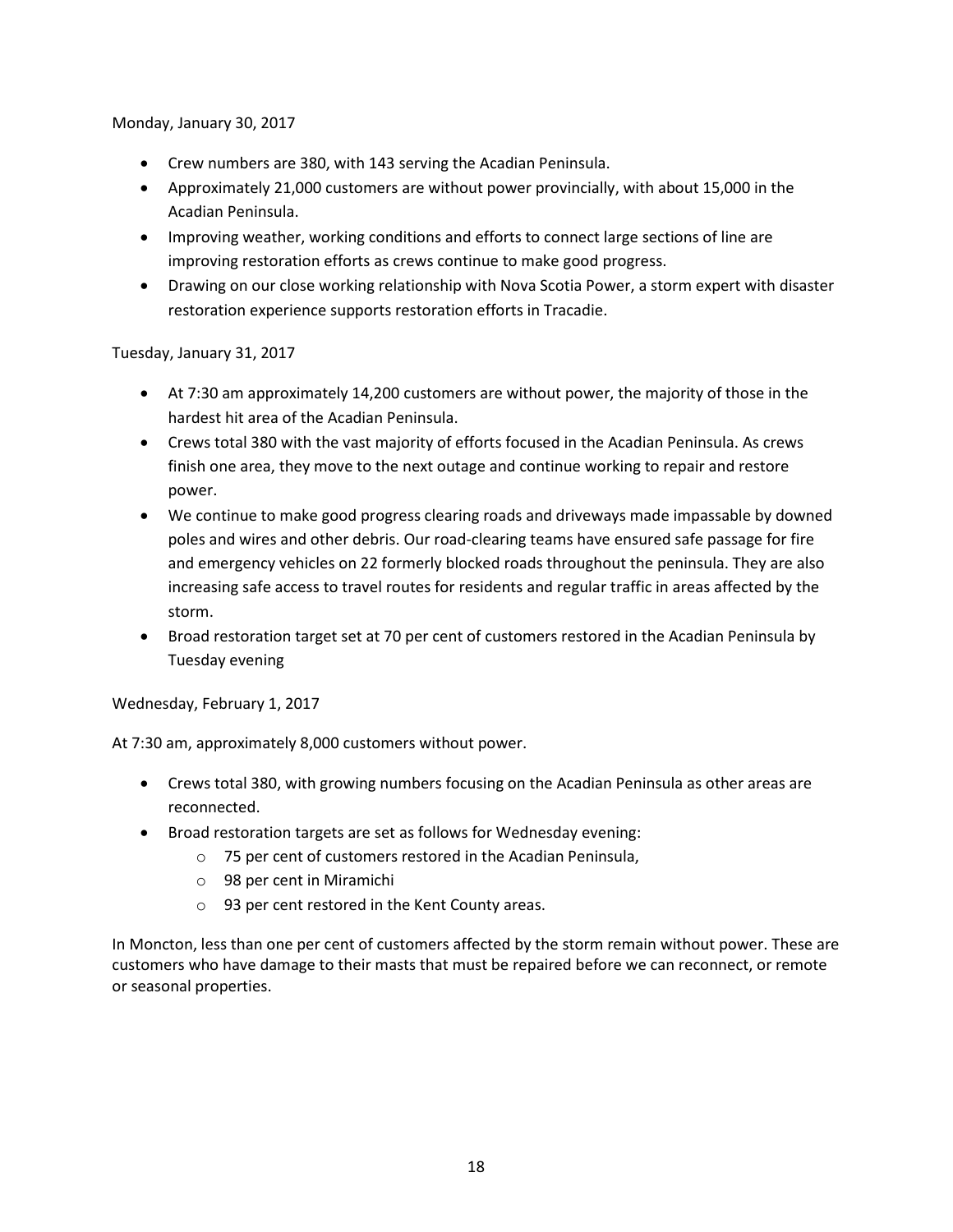Thursday, February 2, 2017

- At 8:30 a.m., fewer than 5,000 customers remain without power, mostly in Acadian Peninsula.
- Crews total 365 on the ground in affected areas (some vegetation crews relieved as they were no longer required).
- Broad restoration targets are set as follows for Thursday evening:
	- o Up to 85 per cent of customers restored in the Acadian Peninsula
	- o 99 per cent of customers in Miramichi and Kent County

Friday, February 3, 2017

- At 4:00 pm 2759 customers without power in the Acadian Peninsula.
- Crews total 314.
- Restoration target set at 90 per cent of customers in the Acadian Peninsula restored by Friday evening and the vast majority of customers by the end of the weekend.

Saturday, February 4, 2017

- At 10:00 am, approximately 1400 customers were still without power with 303 crews on the ground
- Target set for 99 per cent restored by end of the weekend.

Sunday, February 5, 2017

- At 11:00 am, fewer than 300 customers were without power as a result of the storm.
- Achieved 99 per cent restored target Saturday night.
- Last storm-affected customer reconnected at approximately 6:30 pm.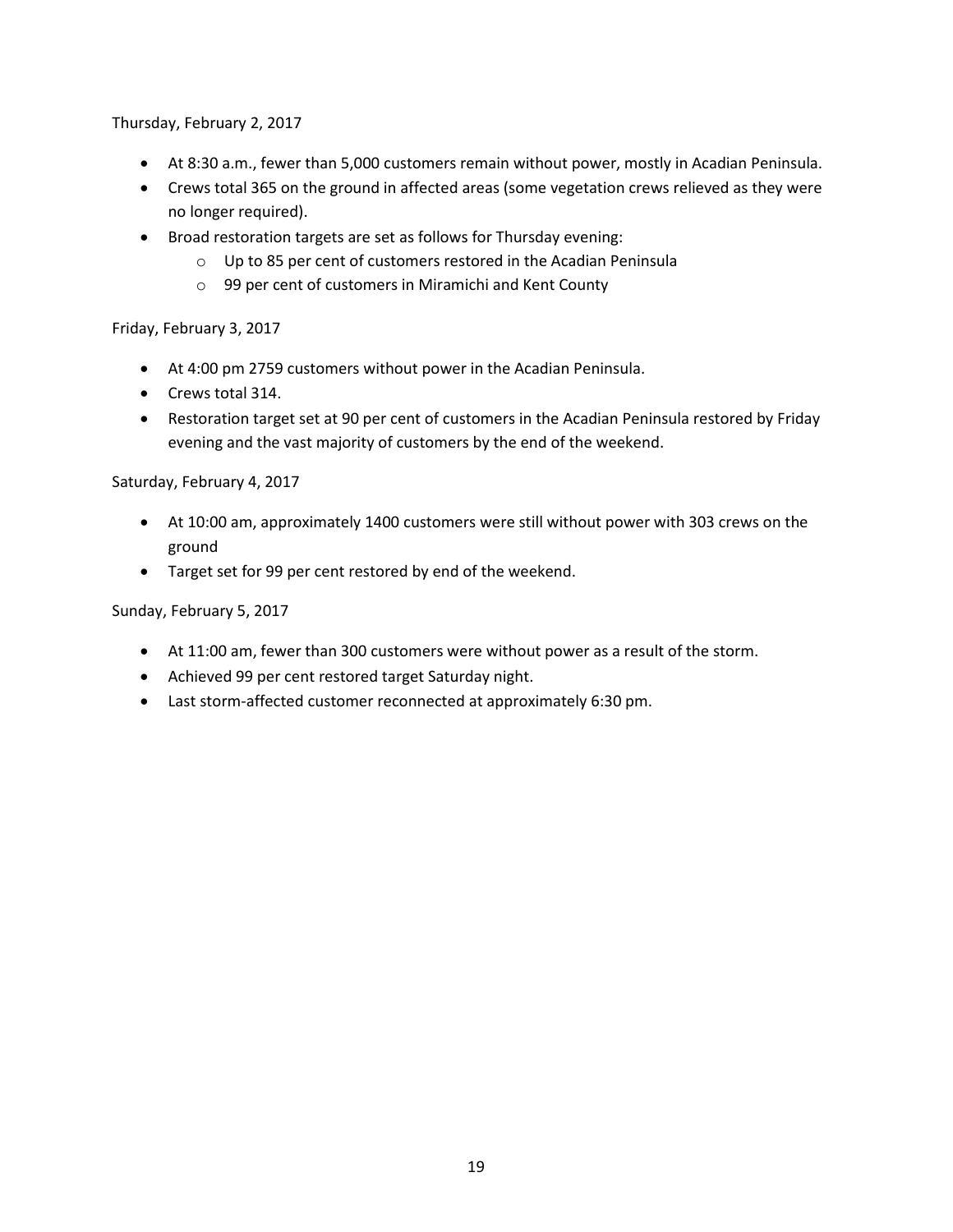# <span id="page-20-0"></span>**APPENDIX B**

# <span id="page-20-1"></span>**Communications Case Study: Social Media during #Ice Storm 2017**

From the time the storm hit and customers began to lose power on January 24, until the final customers were restored on February 5, there were approximately 8,800 mentions of NB Power and the ice storm on Twitter, with an average of approximately 600 a day at the height of the storm. These are both direct (tagging the NB\_Power or Energie\_NB handles) and indirect mentions through hashtags and search terms. We had substantial reach through sharing of our updates through retweets. While we did interact with customers on an individual basis, the greatest social engagement during this period came through retweets to get important updates shared through communities (60 per cent of total engagement.)

#### **How we engaged**

Shared key updates through our Twitter account including, safety and preparedness information, estimated restoration times, press conference updates, safety messages including the photos below starting on Monday, January 23.



Twitter was also used for fielding and escalating customer issues/concerns around restoration times, safety issues and other help (those with failing generators as an example.)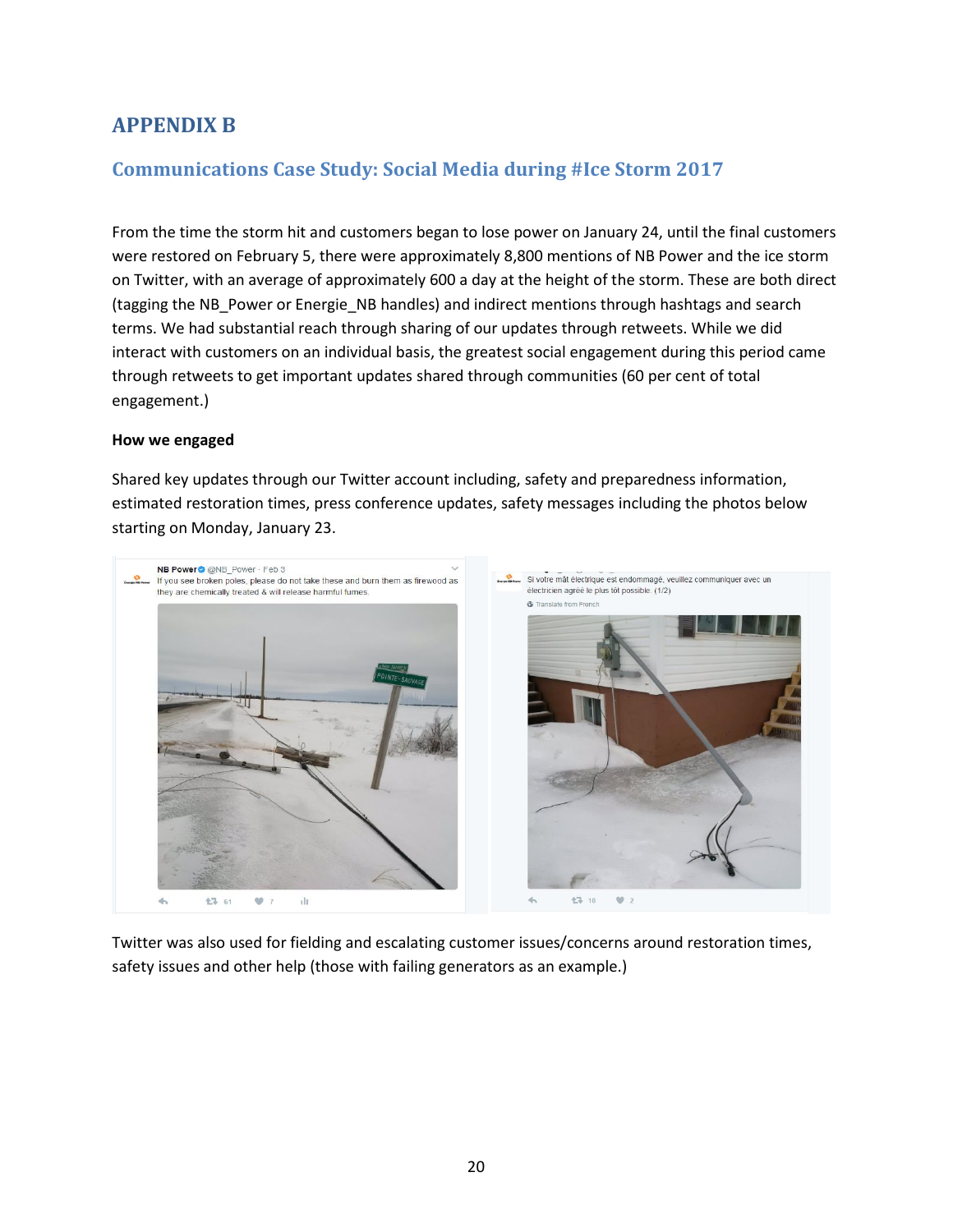

Hi Jackie, is this for your outage or someone else's? Could you send me the phone/ address information? I will try it. 8:43 PM - 28 Jan 2017  $-12$  $\bullet$ a.  $\pm 11$ 

When dealing with these customer issues, social media managers used empathetic, helpful tone when talking with customers to let them know we were there for them and to be careful to not escalate or worsen the feelings of the situation as many were understandably frustrated.

Photos from the ground in affected areas were also updated to our Flickr page and shared individually on our Twitter account to help paint the picture of the damage and progress in areas hardest hit by the storm. This was helpful for showing the complexity of the work required to be completed in order to get everyone back online.



#### **End of the storm**

As the final customers were being restored, we shared a guide of important resources on our NB Power blog that included details about warming centres, safety notices as well as the financial assistance programs in place through the Red Cross and the Government of New Brunswick on our blog. Once all customers were restored, we updated this post to include information regarding billing that may be affected as a result of the storm damage. We had 266 link clicks to this blog post through shares on social media and website traffic.